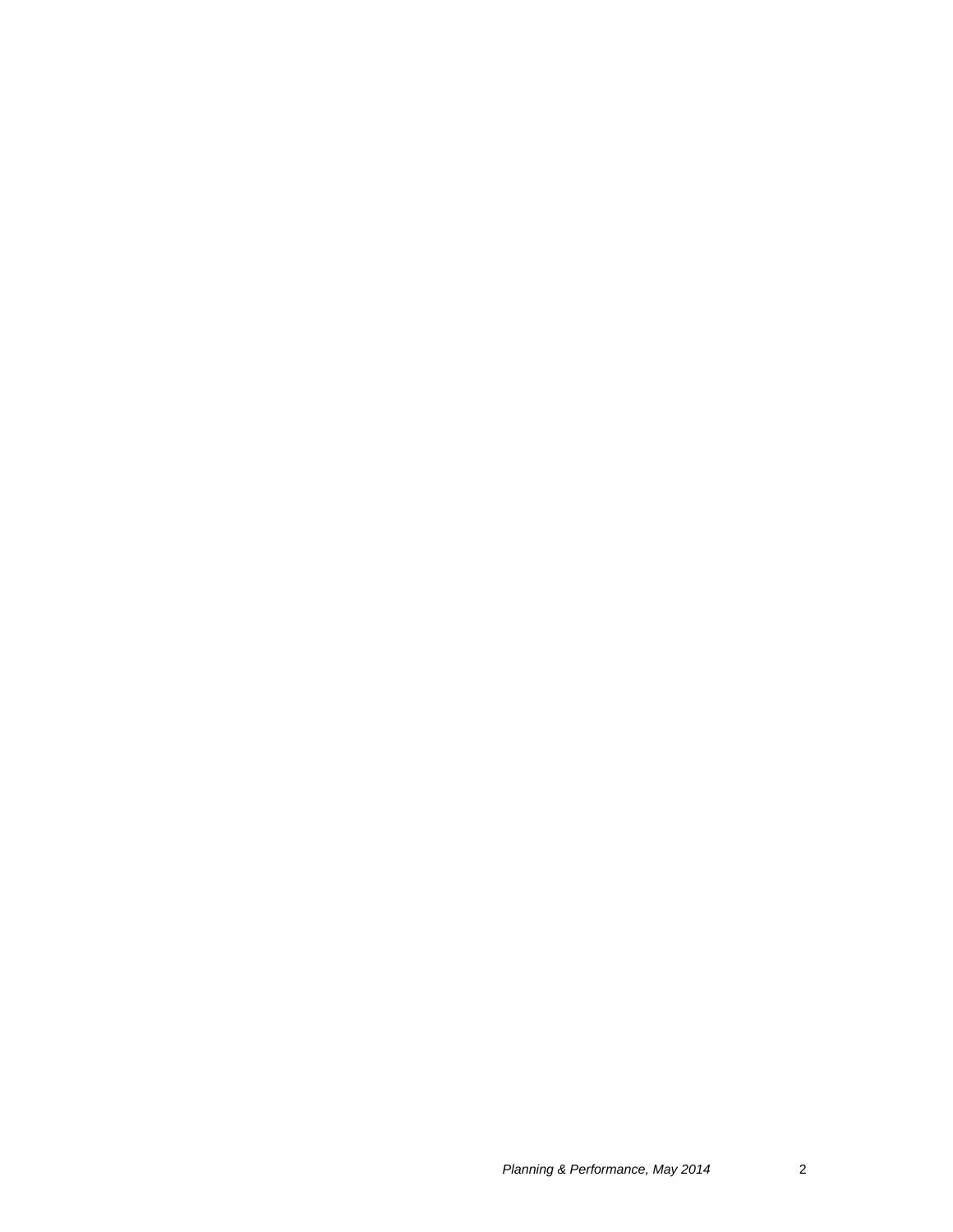#### **INDIGENOUS EDUCATION STATEMENT 2014 Swinburne University of Technology**

#### **Section 1 Achievement of National Aboriginal and Torres Strait Islander Education Policy (AEP) Goals in 2013 and plans for future years**

#### **1.1 To establish effective arrangements for the participation of Indigenous peoples in educational decision-making**

Swinburne University of Technology is committed to improving educational access, participation and outcomes for Indigenous individuals and communities. The University is guided by the *Swinburne University of Technology Act 2010*, the *National Aboriginal & Torres Strait Islander Education Policy (AEP)* and other Commonwealth and Victorian Government policies related to social inclusion in tertiary education. These, together with the University's *2020 Plan*, the four targeted University-wide strategies, *Reconciliation Action Plan 2014-16* (developed in 2013) and *Indigenous Employment Strategy* (Attachment 2) provide the framework for Indigenous engagement, participation and employment at Swinburne.

Swinburne prides itself as an institution focused on high-impact global research, high-quality teaching and active engagement with both industry and the community, offering a broad range of educational programs from Certificate to PhD level. In this context, the Indigenous Education Office within the University's Centre for Health, Science and Community plays a pivotal role in furthering the broad Indigenous agenda, across both the vocational and higher education sectors. This agenda values:

- $\triangleright$  diversity, inclusiveness of cultures, and pride in Indigenous identity, tradition, knowledge and practice
- $\triangleright$  educational programs, delivery and support models that meet the expectations and needs of Indigenous individuals and communities
- $\triangleright$  appropriate employment, professional development and career opportunities for Indigenous individuals
- capacity-building for Indigenous communities.

The importance of developing and implementing culturally-appropriate and supportive educational practices is well understood at Swinburne. For Indigenous students, success can be contingent on a learning environment and delivery models that cater to their preferred learning styles as they work to achieve nationally recognised vocational and higher education level qualifications.

For these reasons, the University implements educational support programs such tutorial schemes and pathway programs. These initiatives ensure that current and prospective Indigenous students have access to both vocational and higher education, and that they feel comfortable in the associated transitions. Community consultation is paramount in guiding policy development, to ensure that the needs of Indigenous students remain a focus of curriculum development, and that Swinburne's policies and practices support access, engagement, the successful attainment of academic qualifications, and sound employment, career and further study outcomes.

The work of the Indigenous Education Office in monitoring and advancing Indigenous education involves broad consultation with representatives of Indigenous communities of the Melbourne area and rural Victoria, representatives from the Victorian Aboriginal Education Association Incorporated (VAEAI) and Commonwealth and State Government departments. It also necessitates ongoing discussion and liaison with staff, students and senior managers from all parts of the University. To facilitate this level of engagement, Swinburne and Indigenous organisations work together through many different working groups, committees, relationships and partnerships (Attachment 3).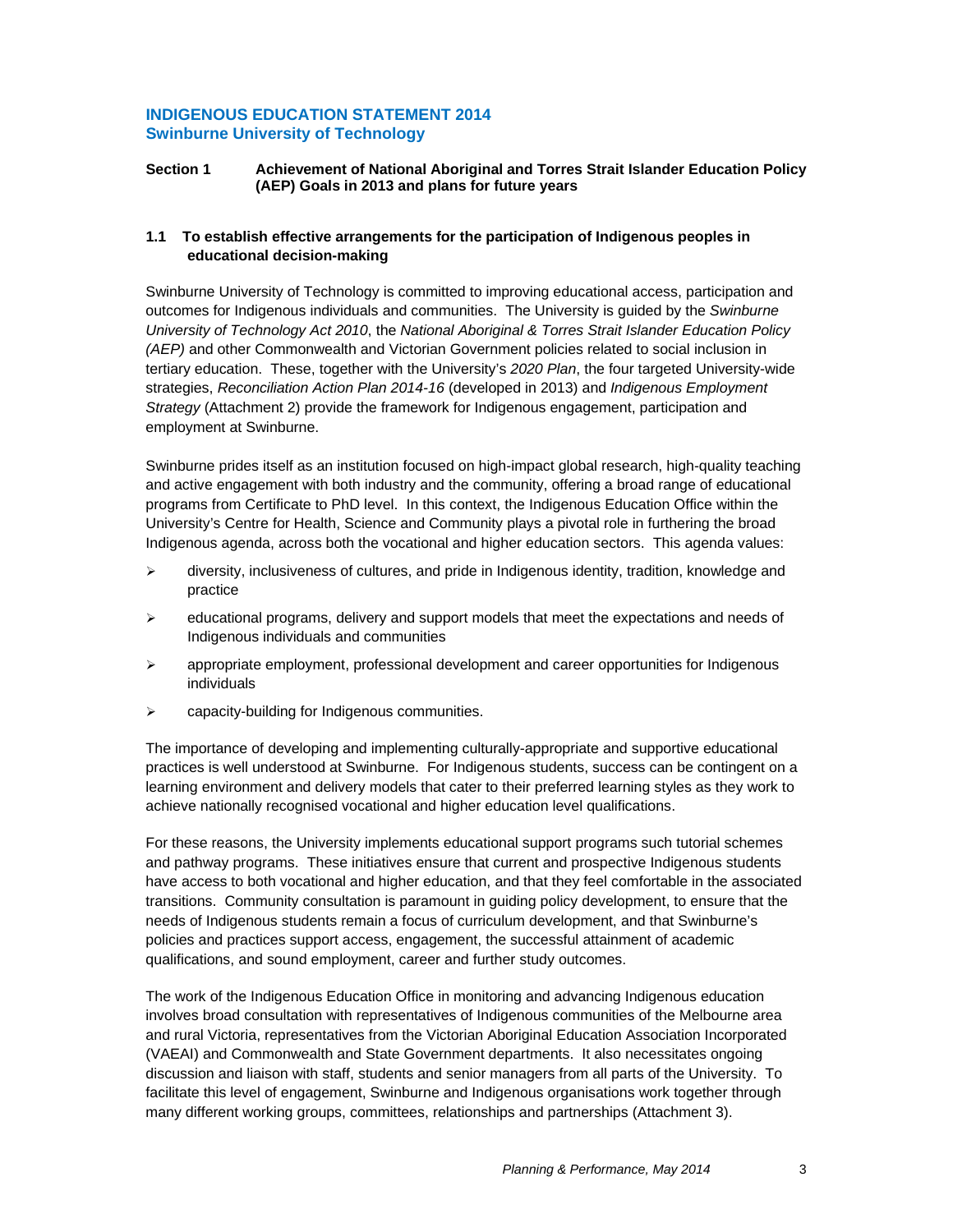These ongoing consultations ensure that Indigenous interests are represented in the deliberations of reference committees and other committees and working groups. Reference groups with Indigenous participation are also convened for projects specifically related to Indigenous education and engagement.

For example, in 2013, Swinburne commenced extensive engagement and consultation with Indigenous Elders and others from among the communities that the University serves to develop the University's first *Reconciliation Action Plan* (RAP). This 'stretch' *Plan*, to be launched in 2014, has been developed in accordance with the framework and methodology provided by Reconciliation Australia, with a specific focus on the following items in 2014-16:

- Relationships: *Recognising that relationships are a vital part of success in engaging with ATSI communities*;
- Respect: *Recognising and respecting the Traditional Custodians of the lands and acknowledging Elders past and present*;
- Opportunities: *Commitment to making a substantial contribution to the educational and employment outcomes of ATSI peoples*.

The actions and initiatives articulated under these main headings in Swinburne's RAP will not only further formalise the University's commitment to Indigenous access and outcomes in key areas such as education, research and employment but also continue to build an inclusive, supportive, and contributory culture at Swinburne amongst its staff, students, and partners.

In 2013, Swinburne also continued its work with Victoria's Department of Education and Early Childhood Development (DEECD) and Queensland University of Technology to develop and implement a Tailored Professional Learning Package for Victoria's Koorie Education Workforce. A reference committee set up for this project included representatives from the Victorian Aboriginal Education Association Incorporated (VAEAI), and Local Aboriginal Education Consultative Group representatives were encouraged to participate in regional meetings regarding this initiative.

Since 2010, Swinburne has had formal agreements with the Victorian Aboriginal Community Services Association Ltd (VACSAL) and the Healesville Indigenous Community Services Association (HICSA). Swinburne was also a member of the Toorong Marnong Committee in 2013 which focuses its activities on boosting Indigenous participation in universities throughout Victoria.

Membership of these internal and external committees allows a sharing of knowledge, expertise and resources that will ultimately deliver improved education and employment outcomes for Indigenous communities. Indigenous programs at Swinburne continue to be informed via the work of these committees – courses designed through them take account of the needs of all stakeholders whilst maintaining cultural integrity in instructional design and resource development. As well, Indigenous committee members provide valuable input into the ongoing formative evaluation of delivery and assessment models.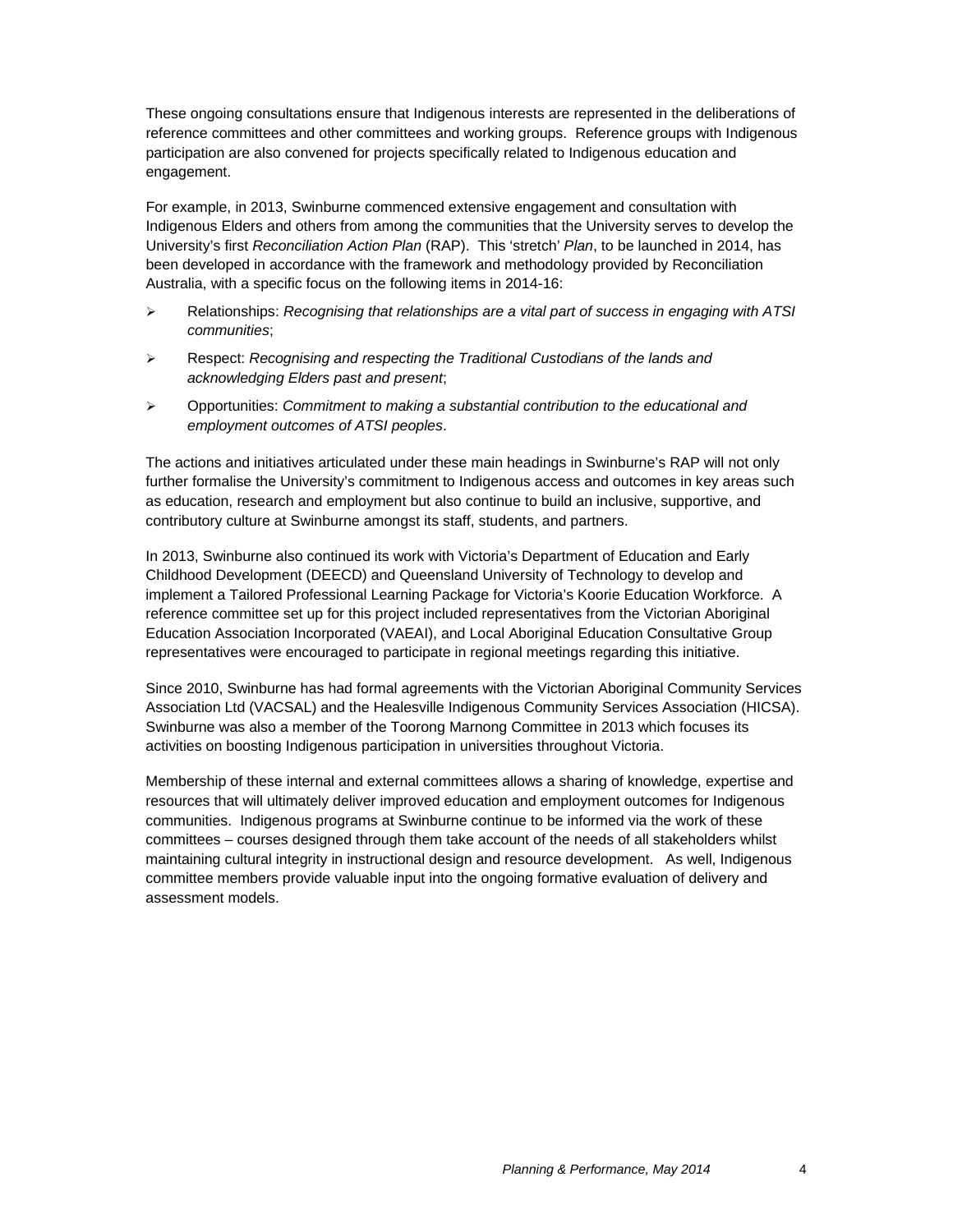#### **1.2 To increase the number of Indigenous people employed as academic and non-academic staff in Higher Education institutions**

In 2001, the University Council adopted a *Policy for the Employment of Indigenous Australians* to encourage and facilitate the employment of Indigenous people, but the following years saw only moderate success in terms of the Policy objectives. So, in 2007, Swinburne sought and obtained a STEP Grant to analyse performance in Indigenous employment and to re-develop the Policy through an appropriately consultative process. This project was conducted jointly by Swinburne's HR Unit and the Indigenous Education Office in 2008, under the leadership of Indigenous academic Dr Barry Judd. The resultant Indigenous Employment Strategy was approved by the University Executive Group in 2009 (Attachment 2) and identified goals to increase:

- $\triangleright$  employment opportunities for Indigenous Australians via the provision of on-the-job training and the establishment of a supportive and diverse culture
- $\triangleright$  the number of Indigenous employees at Swinburne
- $\triangleright$  postgraduate educational opportunities for Indigenous Australians
- $\triangleright$  awareness of cross-cultural and Indigenous issues through diversity awareness training

For each of these goals, the Strategy specifies several actions. Attachment 2 provides a full list of these, but actions directly related to boosting Indigenous employment include:

- $\triangleright$  developing partnerships with feeder schools to capitalise on work experience programs and encourage Indigenous Australians to undertake work experience at Swinburne
- $\triangleright$  sourcing and supporting Indigenous school leavers to undertake traineeships in entry level positions, in partnership with trainee employers, schools and the Indigenous Education Office
- $\geq$  contacting Indigenous students who have completed study in the past  $3 4$  years in order to use their stories or engage them as role models/mentors – especially in traineeship and apprenticeship areas – and provide scholarships for them to complete training and assessment qualifications so that they can teach on a flexible basis
- $\triangleright$  engaging Indigenous leaders and elders as adjunct appointments within relevant academic areas
- $\triangleright$  reviewing recruitment and appointment processes to remove barriers to Indigenous applicants via more flexible processes, and to collect Indigenous recruitment and appointment data
- $\triangleright$  recruiting an Indigenous academic to a relevant academic area.
- $\triangleright$  defining the Indigenous field in the Personal Details Form in Alesco (the core University HR system) to align with Commonwealth reporting requirements.
- $\triangleright$  adopting employment conditions that better accommodate the specific cultural needs of Indigenous employees, such as the inclusion of provisions for cultural or extended family leave.
- $\triangleright$  in collaboration with educational leaders, identifying areas of teaching and research where Indigenous Australian expertise can make a valuable contribution.
- $\triangleright$  establishing a recruitment pool of Indigenous Australians including past and current students, and students from feeder schools.
- advertising relevant positions in national Indigenous media such as the *Koori Mail* and *National Indigenous Times*, and via local and regional email distribution lists.
- $\triangleright$  partnering with peak Indigenous employers to develop a secondment program to support Indigenous Australians to gain tertiary work experience for up to 12 months.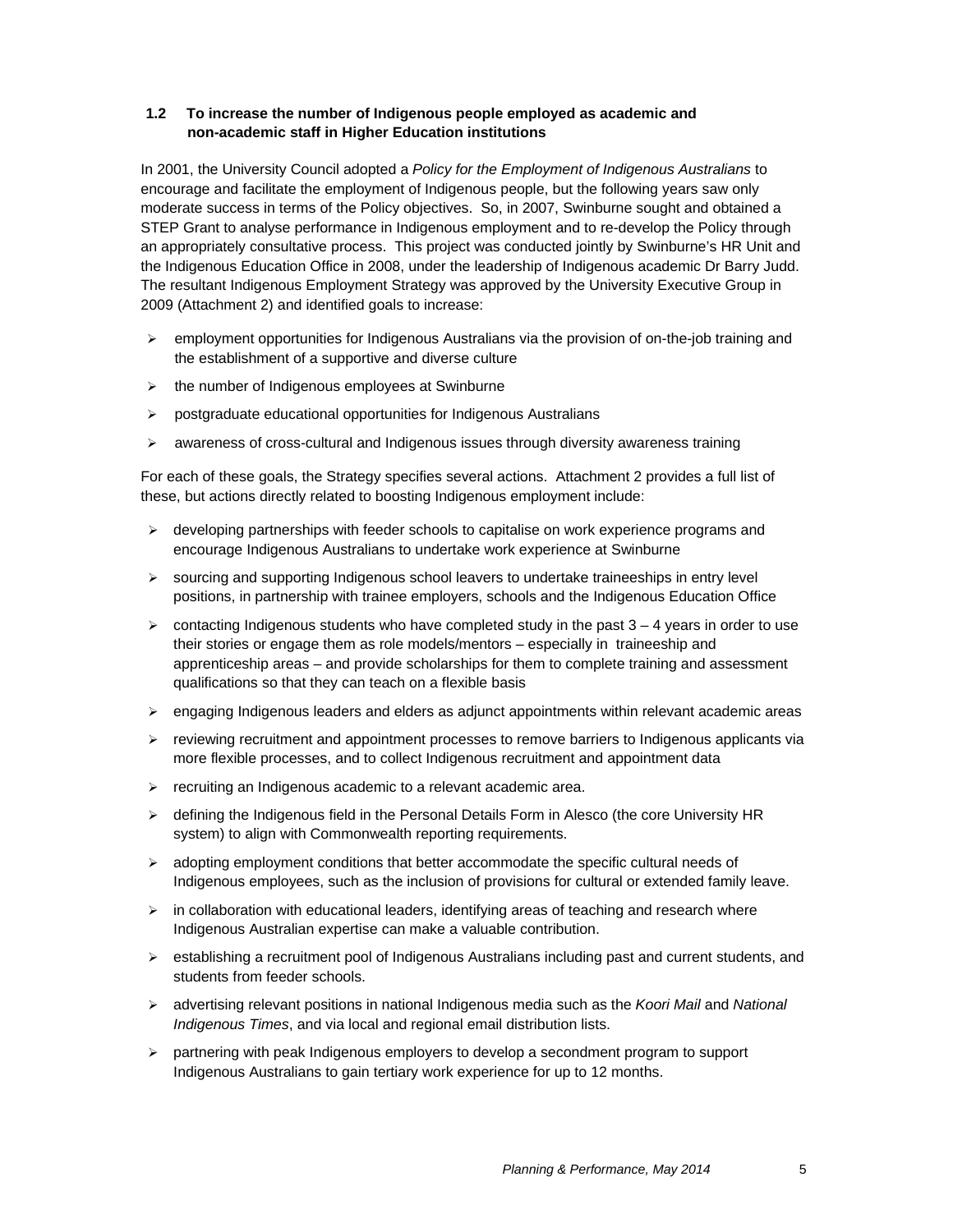In 2013, five Indigenous staff members were employed in continuing or contract positions at Swinburne (Table 1). Data on Swinburne's casual employment are much less reliable, largely because the ATSI status of the individuals employed on a casual basis is often unknown. Data are also incomplete for short-term casual work of various types undertaken in connection with research projects in remote parts of Australia.

| Organisational unit                           | Indigenous<br>academic staff<br>(n) | Indigenous<br>professional staff | Indigenous<br>staff total<br>(n) |
|-----------------------------------------------|-------------------------------------|----------------------------------|----------------------------------|
| HE (Faculty of Health, Arts and Design)       |                                     |                                  |                                  |
| <b>Corporate and Student Services</b>         |                                     |                                  |                                  |
| VE (Centre for Health, Science and Community) |                                     |                                  |                                  |
| Totals                                        |                                     | 4                                | 5                                |

|  | Table 1 Indigenous staff members, continuing and fixed term positions, 2013 |  |  |
|--|-----------------------------------------------------------------------------|--|--|
|--|-----------------------------------------------------------------------------|--|--|

Swinburne's commitment to boosting ATSI employment will be further consolidated with the implementation of activities to meet RAP targets, in accordance with the *Culture & Capability Strategy*  and its subsidiary *People Strategy,* from 2014 onwards.

#### **1.3 To ensure equitable access for Indigenous students to higher education**

Swinburne facilitates access for Indigenous students through modified entry requirements via the Indigenous Special Admissions Scheme (ISAS), coupled with ongoing consultation to ensure that courses are relevant to community and individual needs. The ISAS allows Indigenous students to apply for special consideration of circumstances that include location, educational history, health and/or socio-economic disadvantage (students provide community and family contact details for the purposes of confirming Aboriginality).

A range of scholarships is also actively promoted to current and prospective Indigenous students at Swinburne including Commonwealth scholarships such as the Indigenous Access Scholarship and the Indigenous Commonwealth Education Costs Scholarship (Table 2).

| <b>Scholarship Details</b>                                                   | <b>Funded</b> | No.<br>awarded | Value per<br>semester | Annual<br>value | Annual<br><b>Funding</b><br>provided |
|------------------------------------------------------------------------------|---------------|----------------|-----------------------|-----------------|--------------------------------------|
| Indigenous Commonwealth<br><b>Education Costs Scholarships</b><br>$(I-CECS)$ | Government    |                | \$1,234.50            | \$2.469         | \$2.469                              |
| <b>ICECS</b> continuing from<br>previous year(s)                             | Government    |                | \$1,234.50            | \$2,469         | \$14.814                             |
| Indigenous Commonwealth<br><b>Accommodation Scholarships</b><br>$(I-CAS)$    | Government    |                | \$2,469.50            | \$4.939         | \$4.939                              |
| ICAS continuing from previous<br>year(s)                                     | Government    | 3              | \$2,469.50            | \$4.939         | \$14.817                             |
| <b>Total</b>                                                                 |               | 12             |                       |                 | \$37,039                             |

**Table 2 Indigenous Commonwealth Scholarship allocations at Swinburne, 2013**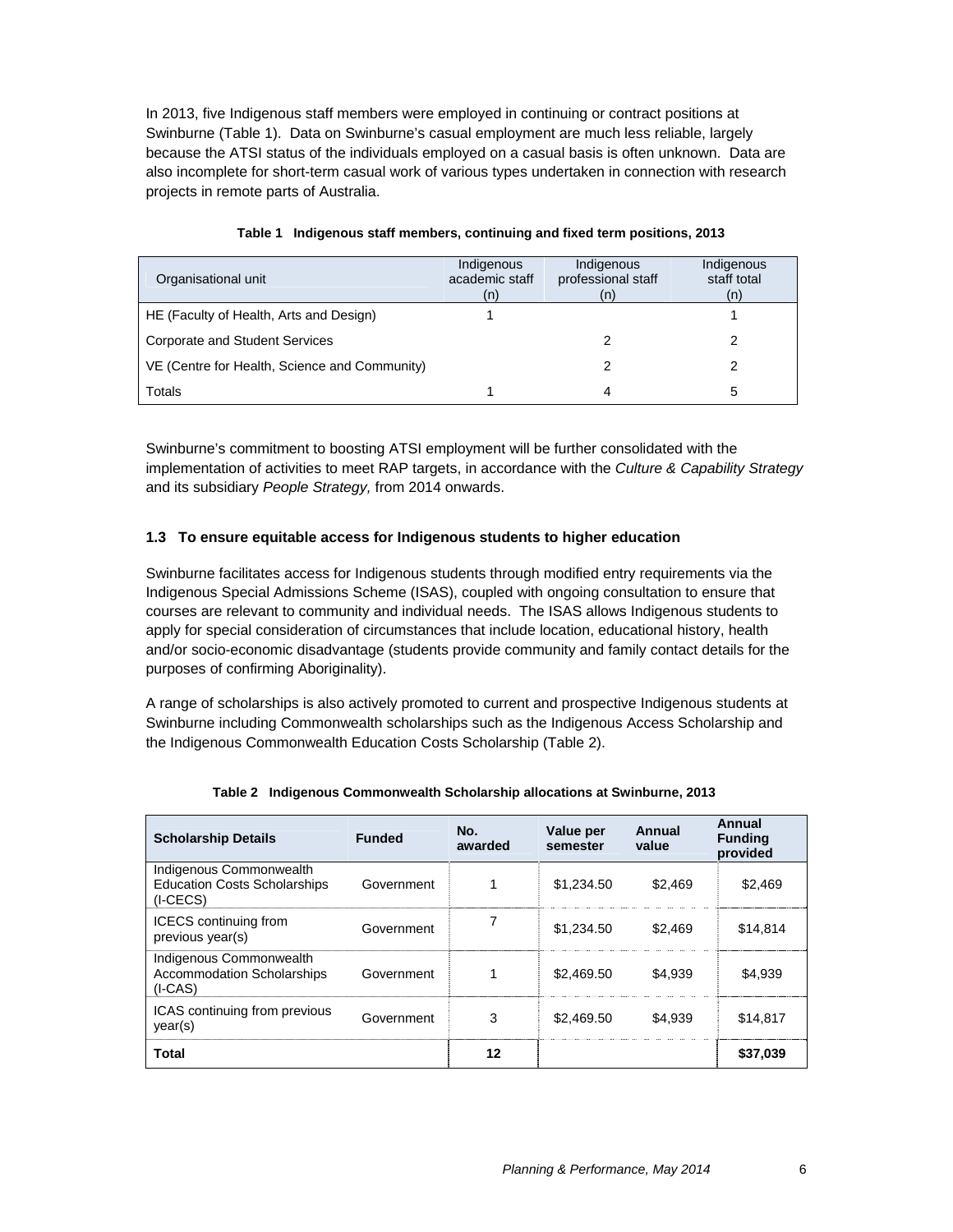In 2013, 62 ATSI students commenced study in higher education at Swinburne – 63% up on 2012 commencements (Table 3) and triple the commencements in 2010 (14 ATSI commencements in 2010). This substantial growth was due to Swinburne's significant expansion in the range of online study options available to students – particularly through Swinburne Online, the University's joint venture partnership with SEEK Learning. Of the 62 ATSI students who commenced higher education studies at Swinburne in 2013, 51 students commenced in courses delivered through Swinburne Online.

Swinburne's online course delivery greatly contributes towards the University's equity agenda as it facilitates access to higher education for under-represented groups by virtue of the flexibility it offers learners to control the place, time and pace of their study. For example, in 2013, 78.6% of the 28 Indigenous students from low SES backgrounds at Swinburne were enrolled in higher education courses through Swinburne Online.

|                                                | Commencements in higher education (n) |        |  |  |
|------------------------------------------------|---------------------------------------|--------|--|--|
|                                                | 2012                                  | 2013   |  |  |
| Aboriginal and Torres Strait Islander students | 38                                    | 62     |  |  |
| Other domestic students                        | 7.735                                 | 10,947 |  |  |
| Totals                                         | 7.773                                 | 11.009 |  |  |

| Table 3 Students commencing in higher education at Swinburne, onshore, 2012 – 2013 |  |
|------------------------------------------------------------------------------------|--|
|                                                                                    |  |

The development of pathways from vocational education to higher education is also important in improving access to further educational opportunities. Swinburne makes use of its 'intersectoral advantage' in this regard, successfully delivering vocational education courses (often in the workplace or through blended delivery options that incorporate residential and non-residential workshops) for Indigenous cohorts in areas including education support, social housing and male family violence. Swinburne takes an active role in partnering with the organisations concerned to build workforce skills that will contribute significantly to community capacity.

The University's provision is also shaped through close collaboration with other organisations in support of their specific Indigenous employment strategies and training priorities. For example, Swinburne works closely with DEECD's Wannik unit to support the professional development of their Koorie Education Workforce. Swinburne has also continued to work with Aboriginal Housing Victoria to deliver the Certificate IV in Indigenous Social Housing to their existing workers and the Certificate IV in Aboriginal Family Violence to people working in DHS funded agencies.

In 2013, there were 159 Indigenous student enrolments (self-identified at enrolment) in Swinburne's vocational education courses, including 25 at diploma level or above. To date, however, only small numbers of Indigenous students have made the transition from vocational education to higher education at Swinburne.

In 2013, the University commenced work on an 'Indigenous Futures Collaboration Project' – a \$5.5M HEPPP-funded project aimed at developing external, and internal, partnerships to facilitate the development of new digital methodologies and resources to increase the participation and successful outcomes of Indigenous Australians in higher education. The Project aims to raise awareness of higher education opportunities in Indigenous communities, particularly in rural and remote areas, and provide pathways and access to mainstream tertiary courses for people from across the country through these collaborative partnerships. It will also foster a new whole-of-University approach to Indigenous education, based on the principles of educational excellence and access to high quality mainstream courses in science, technology and innovation.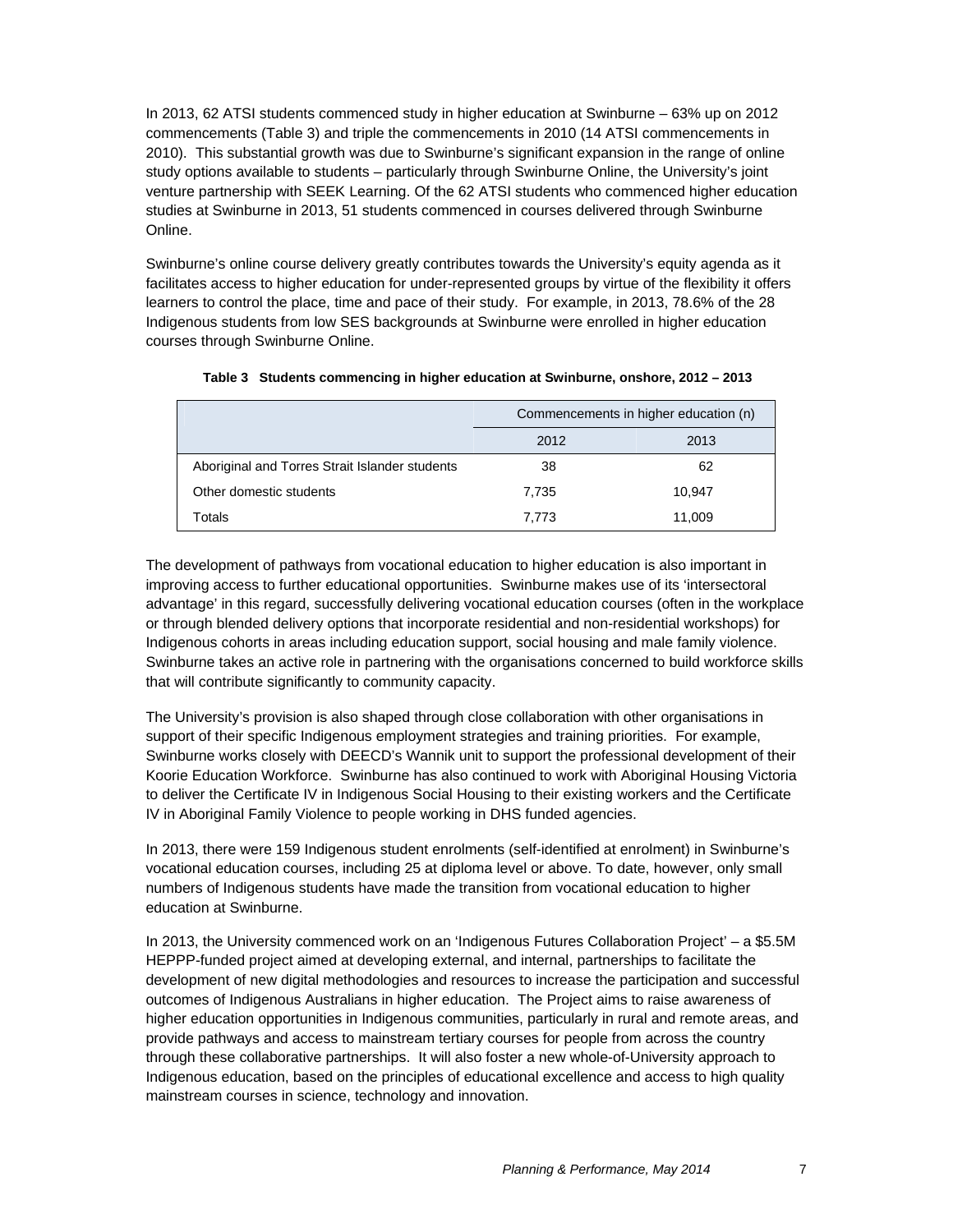#### **1.4 To achieve participation of Indigenous students in higher education at rates commensurate with those of other Australians**

Swinburne is committed to building the participation of Indigenous students in tertiary education via ongoing community consultation and the development and delivery of both 'Indigenous' and mainstream vocational education and higher education courses. Indigenous student enrolments in higher education courses at Swinburne increased very significantly in 2013: from 60 enrolments in 2012 to 99 in 2013 (Table 3).

|                                                | Student enrolments (n) |        |  |  |
|------------------------------------------------|------------------------|--------|--|--|
|                                                | 2012                   | 2013   |  |  |
| Aboriginal and Torres Strait Islander students | 60                     | 99     |  |  |
| Other domestic students                        | 17,720                 | 22,413 |  |  |
| Totals                                         | 17,373                 | 22,512 |  |  |

**Table 3 Student enrolments in higher education at Swinburne, onshore, 2012 – 2013** 

Traditionally, most enrolments have been in courses in the Management & Commerce courses broad field of education, but recent years have seen enrolments spread across the Creative Arts, Engineering and Society & Culture broad fields (Table 4). In 2013, there was also an encouraging number of Indigenous student enrolments in the Education field – the majority of these enrolments were in the Bachelor of Education (Primary) and Bachelor of Education (Early Childhood) courses delivered online.

An important challenge for Swinburne, however, is to attract more Indigenous students into courses in science and technology. These are primary areas of strength at Swinburne, but historically they have had low Indigenous participation rates.

| Broad field of education    | ATSI enrolments (n) |          |      |          |          |      |
|-----------------------------|---------------------|----------|------|----------|----------|------|
|                             | 2008                | 2009     | 2010 | 2011     | 2012     | 2013 |
| <b>Creative Arts</b>        | 5                   | 6        | 9    | 7        | 7        | 8    |
| Engineering, etc.           | 4                   | 5        | 5    | 6        | 4        | 6    |
| Education                   |                     |          |      |          |          | 17   |
| Health                      | $\Omega$            | $\Omega$ | 0    | $\Omega$ | 5        |      |
| Information Technology      |                     | $\Omega$ |      |          | $\Omega$ |      |
| Management & Commerce       | 12                  | 10       | 6    | 8        |          | 28   |
| Natural & Physical Sciences | 3                   |          |      | 1        | 22       |      |
| Society & Culture           | 6                   | 5        | 8    | 9        | 21       | 39   |
| Total                       | 31                  | 27       | 30   | 32       | 60       | 99   |

#### **Table 4 Aboriginal & Torres Strait Islander enrolments in higher education at Swinburne, onshore, by broad field of education, 2008 – 2013**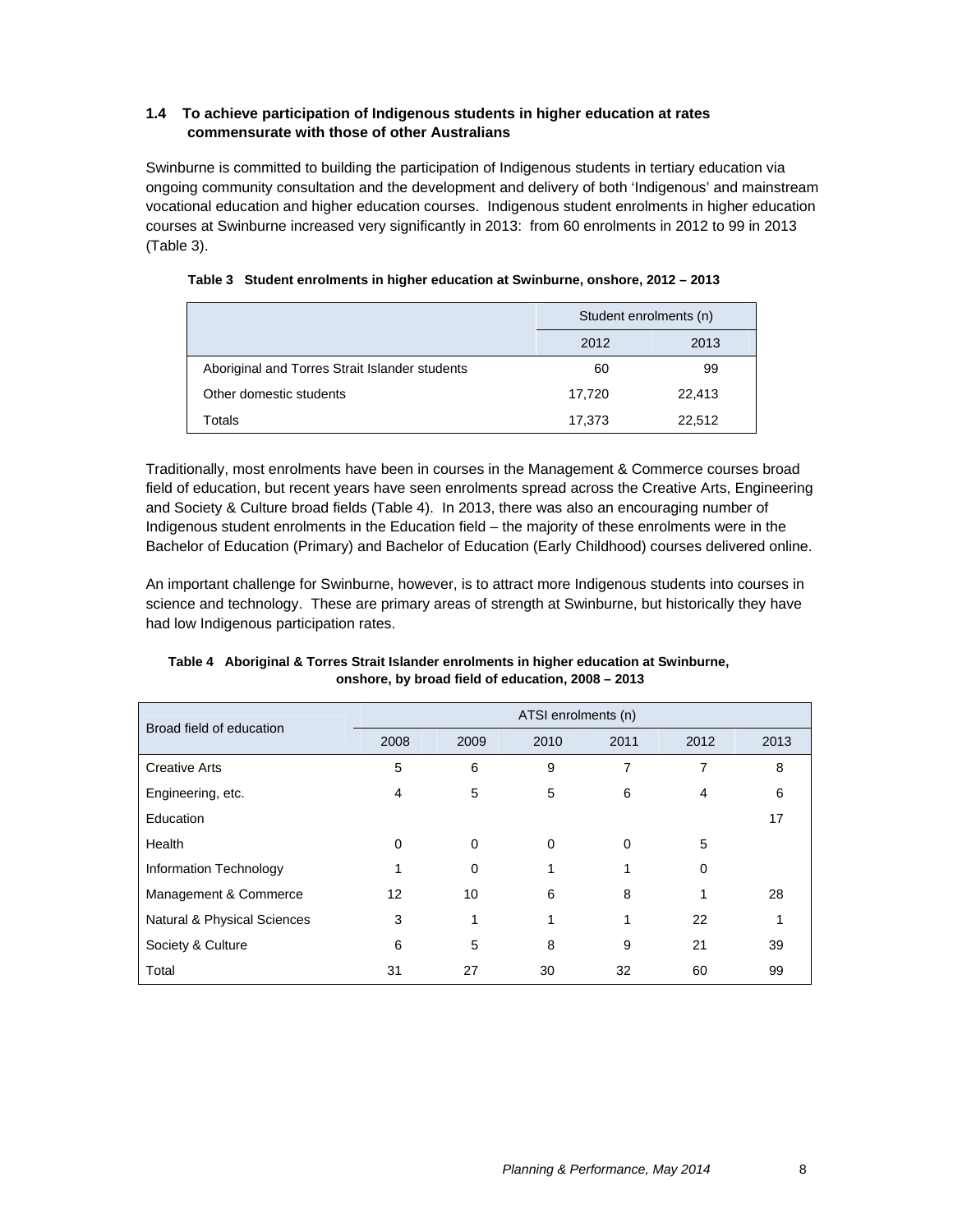Swinburne has also steadily increased ATSI student access and participation rates (Table 5). As noted elsewhere, these achievements are largely attributable to the flexible learning options that have been made available through the delivery of Swinburne courses and subjects through Open Universities Australia and Swinburne Online.

**Table 5 Access and participation, Aboriginal & Torres Strait Islander students in higher education at Swinburne, onshore, 2007 – 2013**

| Access & participation at Swinburne <sup>1</sup> | 2007 | 2008 | 2009 | 2010 | 2011 | 2012 | 2013 |
|--------------------------------------------------|------|------|------|------|------|------|------|
| Access rate <sup>2</sup> $(\%)$                  | 0.39 | 0.28 | 0.17 | 0.25 | 0.22 | 0.47 | 0.51 |
| Participation rate <sup>3</sup> (%)              | 0.26 | 0.27 | 0.22 | 0.22 | 0.29 | 0.34 | 0.42 |
| Participation ratio <sup>4</sup>                 | 0.46 | 0.48 | 0.40 | 0.39 | 0.36 | 0.45 | n/a  |

Data for undergraduate and postgraduate students are combined.

<sup>2</sup> Access rate = % commencing Indigenous students in the commencing domestic student population.<br><sup>3</sup> Participation rate = % Indigenous students in the *total* domestic student population.<br><sup>4</sup> Participation ratio = partic

At Swinburne, Indigenous students participate in a range of mainstream vocational education courses, as well as in accredited courses offered through the Indigenous Education Office that are designed specifically to meet the needs of Indigenous Australians. The participation of Indigenous students in all of these courses is cultivated via ongoing community consultation with Indigenous Elders, academics and teachers, and through collaborative partnerships.

Continued development of pathways into vocational education courses, and from vocational education to higher education courses, will further enable Indigenous students to choose options that offer potential for ongoing, meaningful employment in various Indigenous and mainstream roles. Swinburne is committed to developing education-to-employment pathways, and the career-related benefits of tertiary education are widely promoted. This work is complemented by the development and promotion of industry engaged learning and international mobility programs. In 2013, Swinburne also offered the Indigenous Cadetship Support program – an Australian Government scheme to link full-time Indigenous students undertaking a diploma, advanced diploma or their first undergraduate degree with employment opportunities, including work placements and on-going employment once they finish their studies, at Swinburne and in industry.

As well, as part of the Indigenous Future Collaboration Project, three demonstrator projects are being conducted in partnership with organisations working with Indigenous communities in low socioeconomic status regions. These projects focus on increasing awareness, participation and achievement for Indigenous students, and they can be summarised as follows:

- $\triangleright$  a health and community services partnership with Lutheran Community Care Central Australia and Menzies School of Health Research to use digital technologies to develop new training techniques and resources that assist delivery and completion of certificate, diploma and advanced diploma training in community services and health in Indigenous communities
- $\triangleright$  a creative industries partnership with Goolarri Media Enterprises to adapt existing Goolarri certificate level and Swinburne higher level courses to provide pathways for students into Swinburne degree courses that they can complete while living in the Kimberley region
- $\triangleright$  an education partnership with Queensland University of Technology to develop digital delivery and gap training in the Certificate IV in Education Support to Aboriginal and Torres Strait Islander education, liaison and support workers in schools.

There is also a desire to increase Indigenous participation at postgraduate study level. As further articulated in the *Research & Development Strategy*, Swinburne is committed to improving Indigenous participation in research and HDR study and an Indigenous Education & Research Committee is working with Indigenous leaders to address barriers to participation.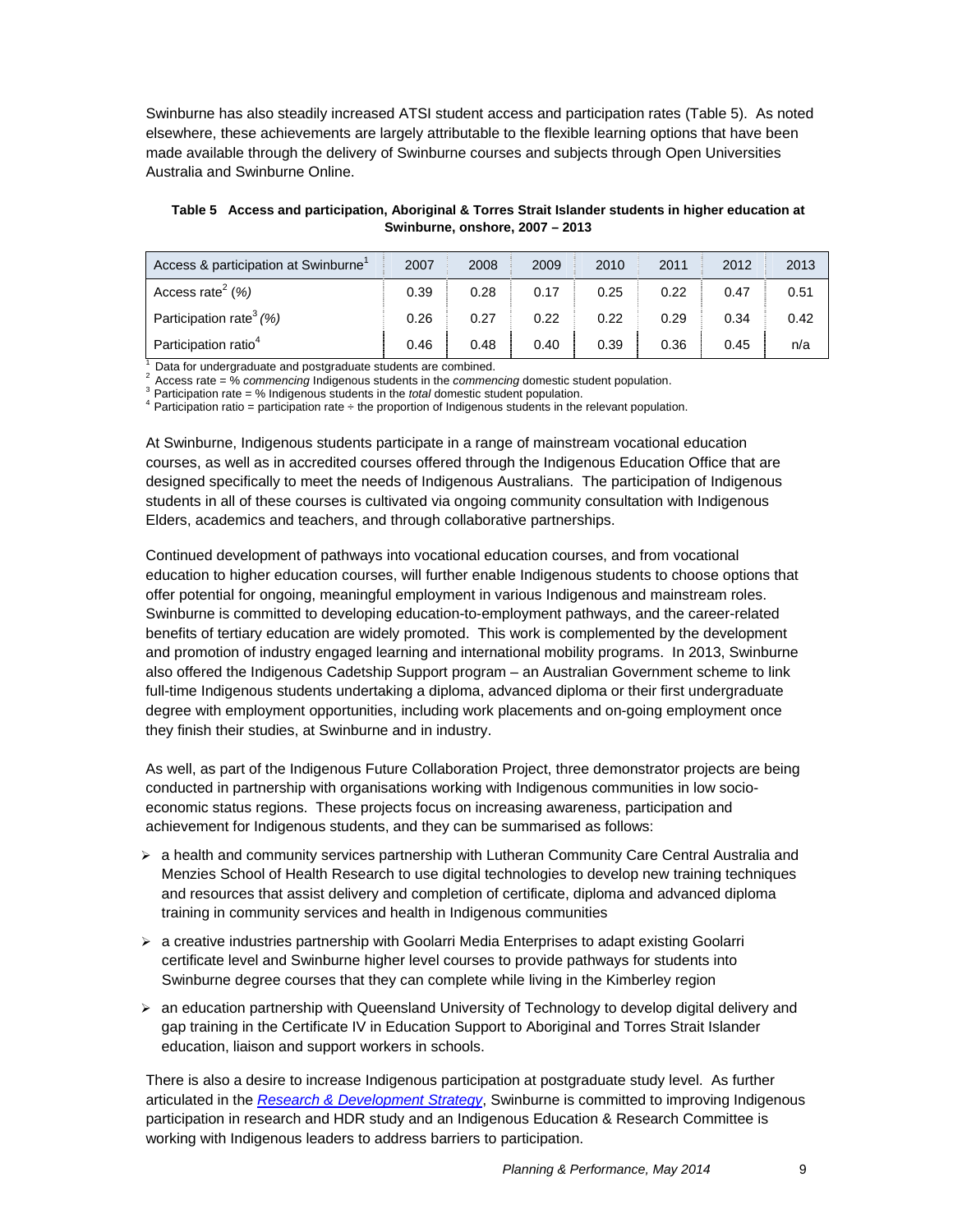#### **1.5 To enable Indigenous students to attain the same graduation rates from award courses in Higher Education as for other Australians**

Throughout Australia, mean Indigenous student success rates are usually 15 – 20 percentage points below those of other domestic students. In most years at Swinburne, however, Indigenous success rates have been close to those of other domestic students, though with more year-on-year fluctuation due to low enrolment numbers.

Comparative data for other universities and jurisdictions are lacking, but at Swinburne grade point averages of domestic students have been stable over the past few years. For Indigenous students they declined a little, on average, in 2013 compared with in 2012, but the variation may be no more than 'noise' in the year-to-year data (Figure 1).



**Figure 1 GPA, Indigenous students versus other domestic students, Swinburne, 2008 – 2013**

Traditionally, just 4 – 6 Indigenous students have completed a higher education course at Swinburne in most years, but the number of completions increased to 11 in 2013 (Table 6). These graduates included three from postgraduate study.

|                                               | Completions (n) |             |  |  |  |
|-----------------------------------------------|-----------------|-------------|--|--|--|
| Higher education courses                      | 2012            | 2013        |  |  |  |
| <b>ATSI students</b>                          |                 |             |  |  |  |
| Bachelor degree<br>⋗                          | 4               | 8           |  |  |  |
| <b>Higher Degree</b><br>$\blacktriangleright$ | 0               | $\mathbf 0$ |  |  |  |
| Other Postgraduate<br>⋗                       | 1               | 3           |  |  |  |
| Total<br>⋗                                    | 5               | 11          |  |  |  |
| Other domestic students                       |                 |             |  |  |  |
| Undergraduate<br>≻                            | 2,053           | 2,039       |  |  |  |
| <b>Higher Degree</b><br>⋗                     | 59              | 58          |  |  |  |
| Other Postgraduate<br>⋗                       | 657             | 679         |  |  |  |
| Total<br>⋗                                    | 2,769           | 2,776       |  |  |  |

| Table 6 Aboriginal & Torres Strait Islander student completions, Swinburne, 2012 - 2013 |  |  |
|-----------------------------------------------------------------------------------------|--|--|
|                                                                                         |  |  |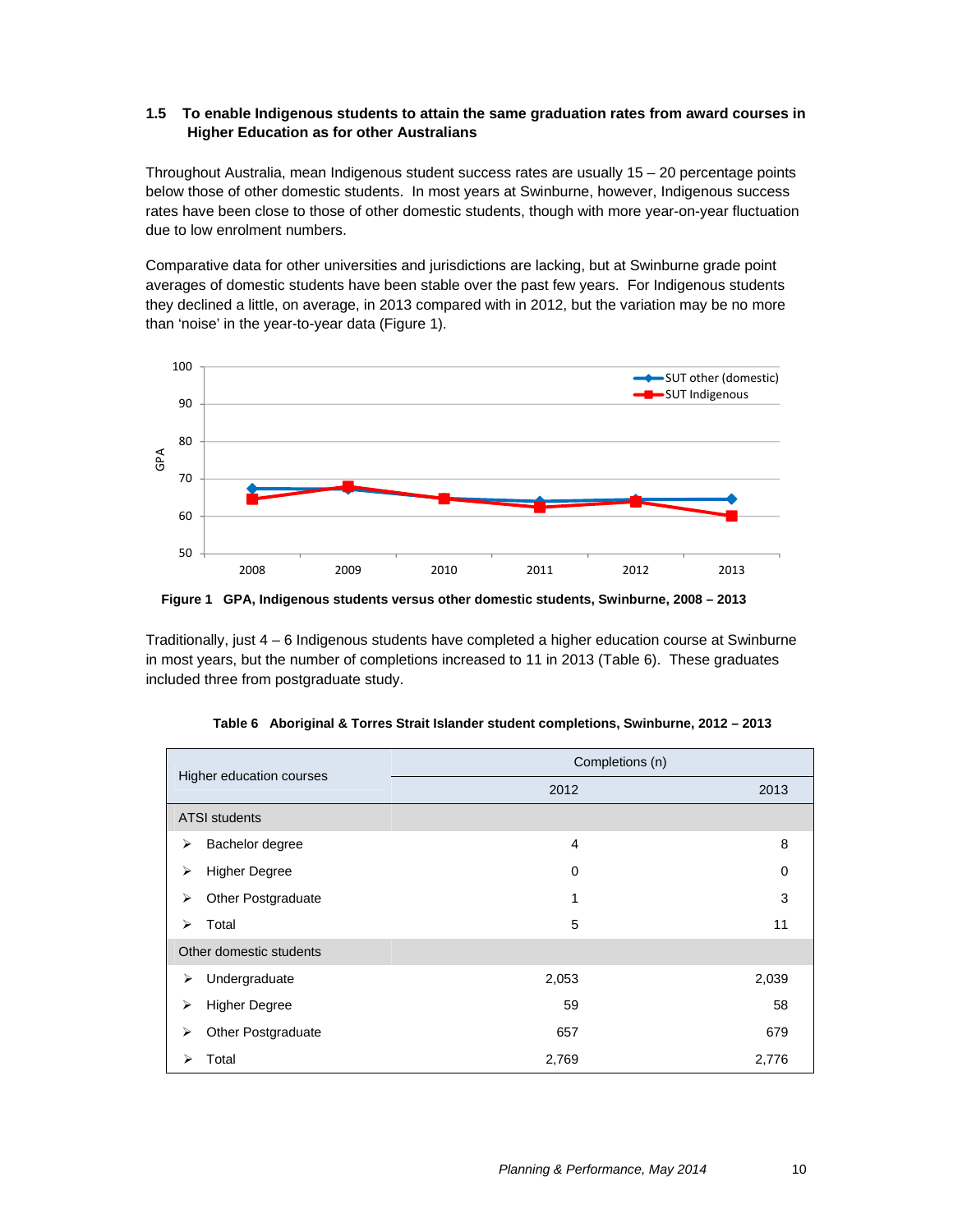To further strengthen participation and academic achievement for all student cohorts, particularly Indigenous students, the University's *Learning & Teaching Strategy* articulates and emphasises initiatives and targets to provide opportunities for students to develop their level of knowledge and skills required for success as self-directed learners and graduates.

Through the Planning and Performance area, Swinburne also ensures that Indigenous student participation and performance data provide an accurate basis from which to target, develop and evaluate support activities. As well, the University continues to monitor and evaluate national and state programs to provide accurate benchmarks and reference points for the provision of culturallyappropriate support and study assistance.

Swinburne's Indigenous Education Office also works with the higher education faculties and vocational education schools to support Indigenous students via several support programs. These include advice and assistance at the time of course selection and enrolment, and study and academic skills support (tutoring) and ongoing mentoring, as required. As a result of these initiatives, Indigenous students feel more 'at ease' in their learning environment and better prepared to undertake and complete their studies. These are vital tools for the success of Indigenous students at Swinburne and in the wider community. The employment of Indigenous academics is also a key to providing a culturally-appropriate, supportive learning environment.

With the implementation of the University's RAP in 2014 and through targeted University-wide initiatives, the University is progressing towards achieving its target of increasing participation and educational attainment for Indigenous people and communities.

#### **1.6 To provide all Australian students with an understanding of, and respect for, traditional and contemporary Indigenous cultures**

Swinburne is committed to the teaching of Indigenous studies and cultures, as evidenced by the development and delivery of Indigenous-specific courses and units. Swinburne's Faculty of Health, Arts and Design currently offers a minor higher education study sequence in Indigenous studies, including:

- LIN101 *Indigenous Australian Experiences*
- LIN200 *Indigenous Representations*
- LIN201 *International Indigenous Perspectives*
- LIN300 *Indigenous Enterprise & Entrepreneurship*

Further work will be undertaken during 2014 to develop new units to form a major in Australian Studies, with a strong focus on Indigenous Australian culture. Using the skills of Indigenous Elders, academics and teachers, the promotion of culture within the University's courses and subjects is in line with community expectations for Indigenous education. Moreover, it contributes to a rewarding and successful learning experience for cohorts that include a mix of Indigenous and non-Indigenous students.

The adoption of the *Indigenous Employment Strategy* (Attachment 2) and the implementation of the University's *Culture & Capability Strategy* means that managers throughout Swinburne are encouraged to employ Indigenous staff in mainstream positions, including in teaching positions. An important bi-product of an increasing Indigenous teaching presence should be elevated student awareness of Indigenous cultures and issues, across the disciplines, in both vocational education and higher education.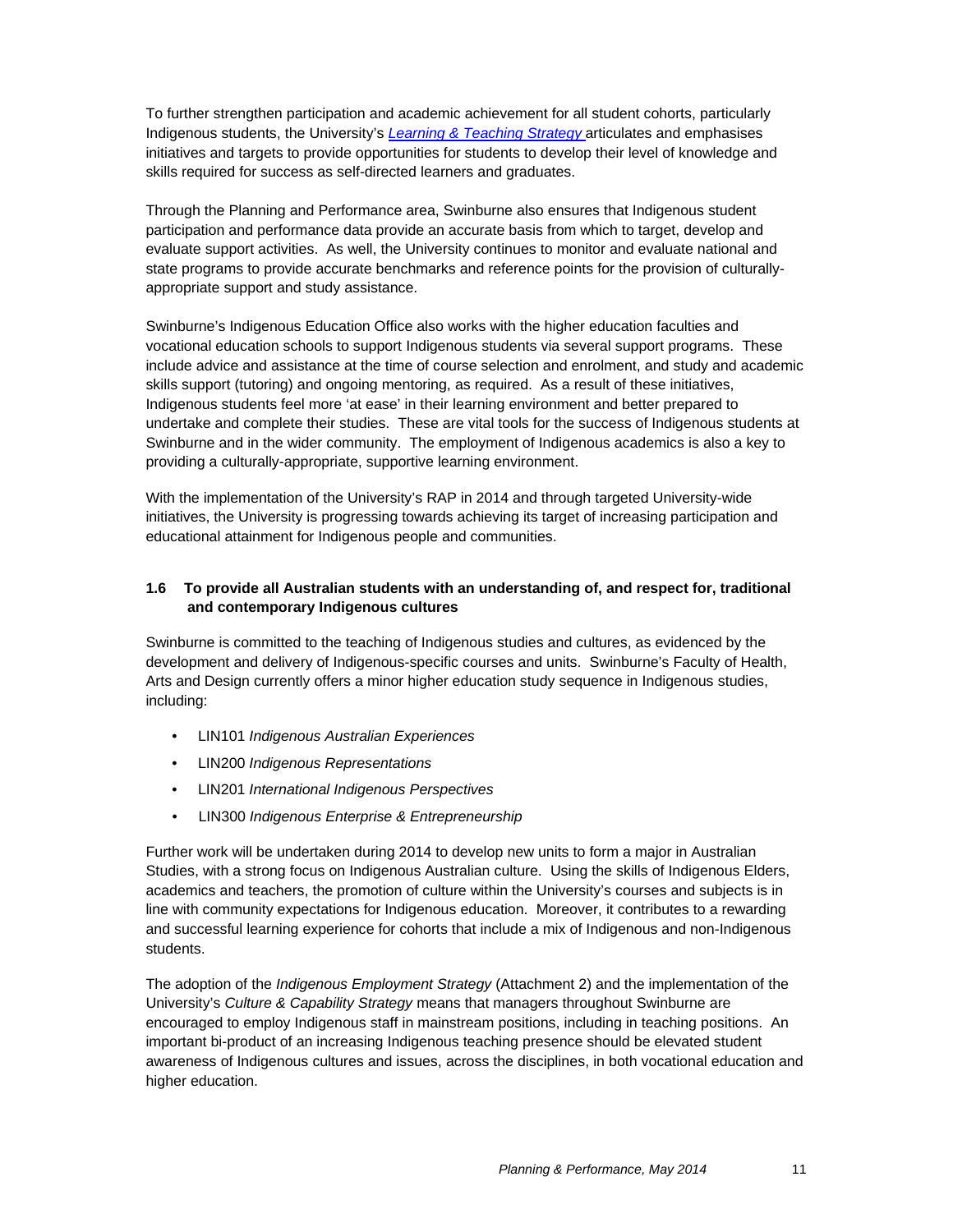The University has also continued to build on its international reputation for innovative social research and work in this area extends to community-engaged research and consultancy. As noted elsewhere, previous and current examples of engagement include:

- $\triangleright$  developing new training techniques and resources using digital technologies to assist delivery and completion of certificate, diploma and advanced diploma training in community services and health in Indigenous communities in partnership with Lutheran Community Care Central Australia and Menzies School of Health Research
- $\triangleright$  adapting existing Goolarri certificate level and Swinburne higher level courses to provide pathways for students into Swinburne degree courses that they could complete while living in the Kimberley region
- $\triangleright$  development of digital delivery and gap training in Certificate IV in Education Support to ATSI education, liaison and support workers in schools through an education partnership with Queensland University of Technology
- $\triangleright$  ARC Linkage funded project led by Associate Professor Ellie Rennie and Professor Julian Thomas, with the Centre for Appropriate Technology (an Indigenous owned research centre in Alice Springs) and the Central Land Council, to study home internet and computing in remote Aboriginal communities in Central Australia
- research conducted by Associate Professor Kurt Seemann on Indigenous Participation in a Low-Carbon Economy – an ARC Linkage funded project led by Curtin University of Technology
- $\triangleright$  research led by Dr Rowan Bedggood with the Marra Worra Worra Aboriginal Corporation to investigate 'Ways of supporting the operations of a remote indigenous non-government organisation: Designing business processes which suitably uphold local culture and lore'
- convening the international Historical Justice and Memory Research Network through Professor Klaus Neumann of Swinburne's Institute for Social Research (ISR)
- $\triangleright$  PhD research conducted by Ms Skye Krichauff on relations between Indigenous people and settlers in colonial South Australia
- $\triangleright$  research led by Dr Karen Hughes on: 1) cross-cultural exchange and historical agency in the Roper River basin during 1890 – 2010, with the aid of an AIATSIS grant; and 2) Ngarrindjeri and cross-cultural histories, exploring the multiple layers of exchange relationships between Ngarrindjeri and settlers in southern Australia

The University also provides cultural recognition through staff, student and organisational participation in cultural activities including the Day of Healing, and Reconciliation and NAIDOC Weeks. Through involvement in these and other events, Swinburne students and staff become more aware of traditional and contemporary Indigenous concerns, and it is hoped that this heightened awareness will build mutual respect for Indigenous culture and heritage – and a growing respect for the ongoing role of Indigenous communities in Australia today.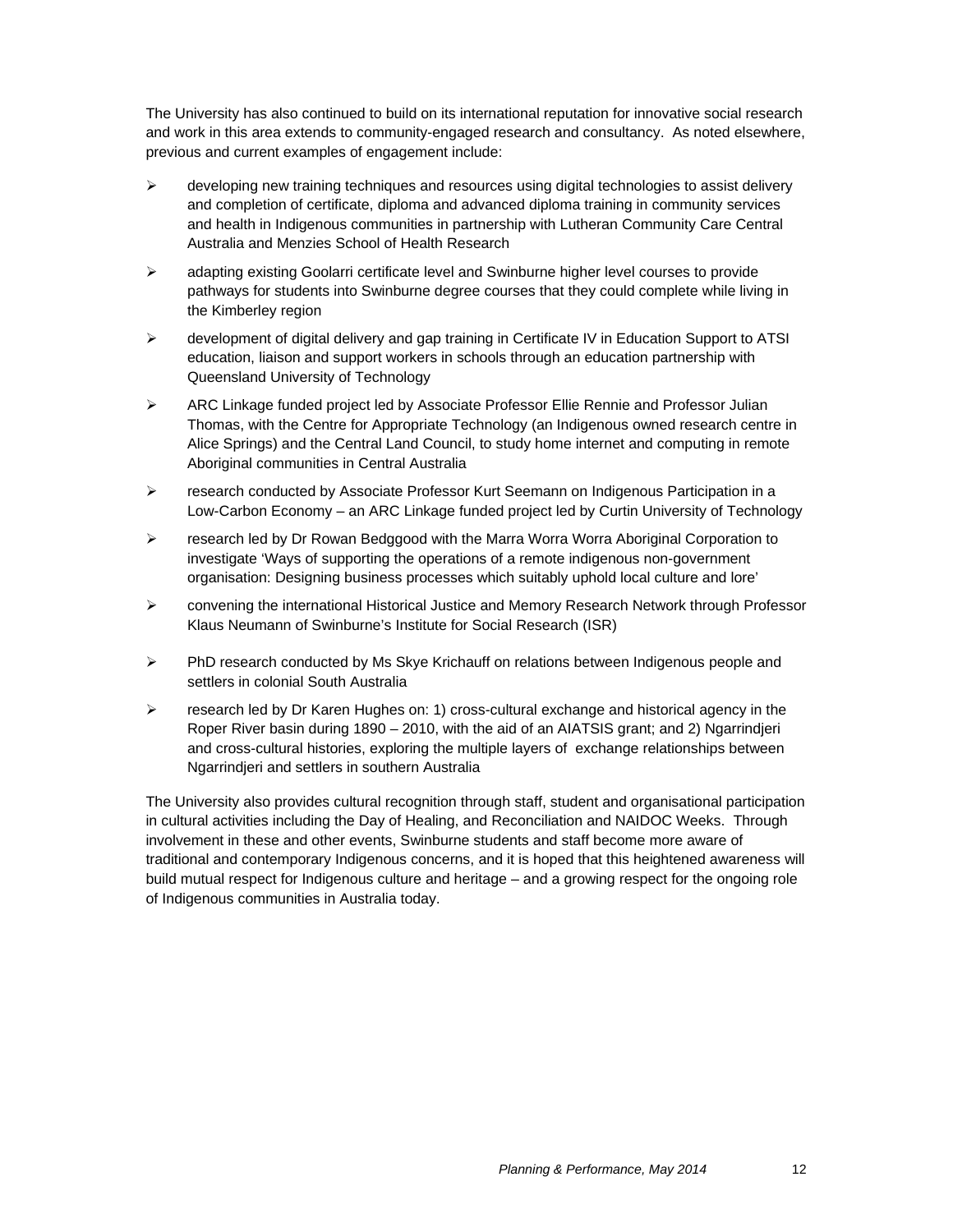#### **Section 2 Expenditure of Indigenous Support Program Grant (please see Attachment 1)**



**Australian Government** 

**Department of the Prime Minister and Cabinet** 

# **FINANCIAL ACQUITTAL**

| Organisation                       | Swinburne University of Technology                     |         |                  |        |                     |                                       |  |
|------------------------------------|--------------------------------------------------------|---------|------------------|--------|---------------------|---------------------------------------|--|
|                                    | <b>Postal Address</b>   PO Box 218, Hawthorn, VIC 3122 |         |                  |        |                     |                                       |  |
| <b>Contact Person</b>   Tom Aumann |                                                        |         |                  |        | <b>Title</b>        | Director, Planning and<br>Performance |  |
| <b>Phone</b>                       | $(03)$ 9214 4598                                       | ∣ Fax I | $(03)$ 9214 5483 | E-mail | taumann@swin.edu.au |                                       |  |

#### **Financial Acquittal**

This financial acquittal proforma is designed to acquit all ISP Funds provided in 2013, including all interest or royalties/income derived from ISP Funds during 2013.

|  | Attachment |                                  | Checklist |
|--|------------|----------------------------------|-----------|
|  |            | Indigenous Support Program (ISP) |           |

For each Attachment:

- Part A seeks information on the GST component of funding provided to you under that element, if applicable.
	- If GST is paid to you, the amount of GST funding which is included in each payment is set out in a Recipient Created Tax Invoice (RCTI) issued to you at the time of the payment. You must state whether these amounts have been remitted to the Australian Taxation Office (ATO) or committed for payment to the ATO.
	- If GST is *not* paid to you, *do not complete Part A*.
- Part B seeks information about the funding received and expenditure and commitments, exclusive of any GST. Do not include the GST component of any expenditure in this part.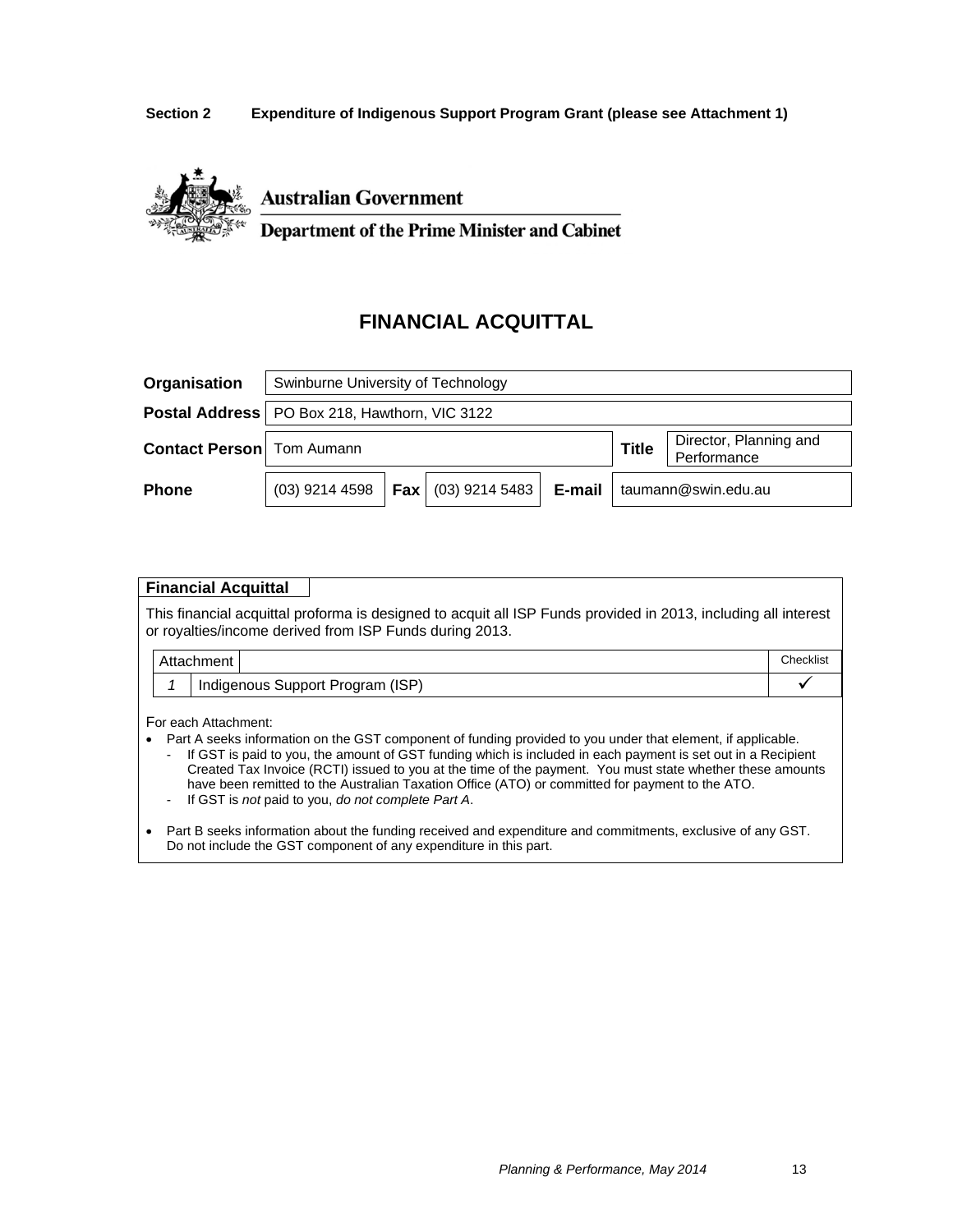# **Certification**

*Complete this certification* after *you have completed the Financial Acquittal for any ISP funding which*  you have received in 2013 and after you have entered all relevant information in the Assets Register.

|       | <b>ISP FUNDING RECIPIENT'S CERTIFICATION</b>                                                                                                                                                                                                                                                             |
|-------|----------------------------------------------------------------------------------------------------------------------------------------------------------------------------------------------------------------------------------------------------------------------------------------------------------|
| Ι.    | Tom Aumann                                                                                                                                                                                                                                                                                               |
|       |                                                                                                                                                                                                                                                                                                          |
|       | Director, Planning and Performance                                                                                                                                                                                                                                                                       |
|       | certify that:                                                                                                                                                                                                                                                                                            |
| (i)   | the details shown in this financial acquittal form and the accompanying pages - including the<br>details of assets acquired and disposed of - represent a complete, true and correct summary of<br>transactions that took place during the funding year under the Indigenous Education Program<br>(ISP); |
| (ii)  | Funds were spent on activities and initiatives to achieve the outcomes/targets indicated in the<br><b>Higher Education Support Act 2003;</b>                                                                                                                                                             |
| (iii) | any interest earned or royalties/income derived from these Funds was expended on activities to<br>advance the objects of the Higher Education Support Act 2003; and                                                                                                                                      |
|       | Lunderstand that:                                                                                                                                                                                                                                                                                        |
| (i)   | in the event that I have not remitted GST paid under the Agreement to the Australian Taxation<br>Office, that it is my obligation to remit those amounts, as required under the A New Tax System<br>(Goods and Services Tax) Act 1999; and                                                               |
| (i)   | it is an offence under the Criminal Code Act 1995 to provide false or misleading information.                                                                                                                                                                                                            |
|       |                                                                                                                                                                                                                                                                                                          |

| Signed: | Date: | 29 May 2014 |
|---------|-------|-------------|
|         |       |             |
|         |       |             |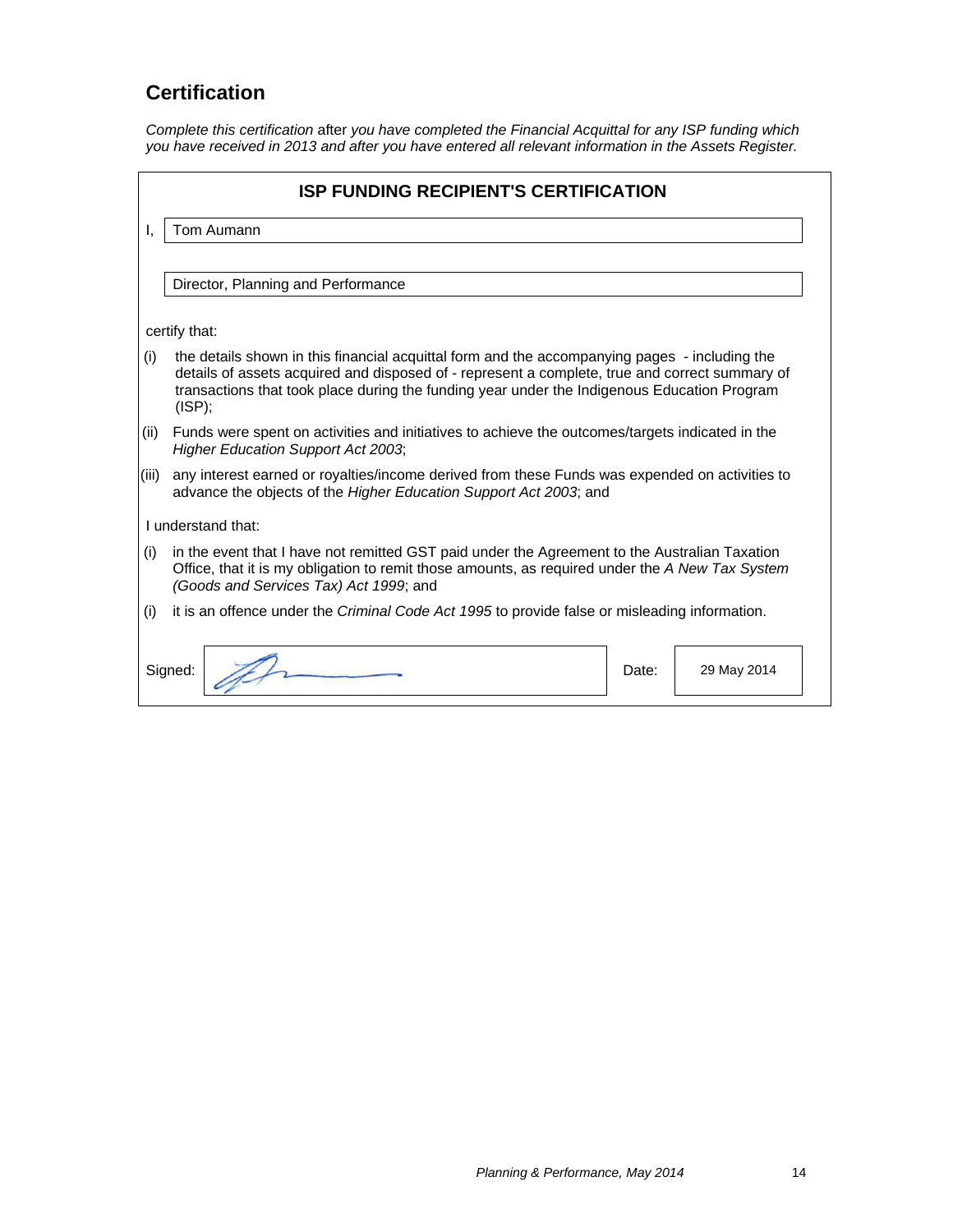#### **Section 3 Contact Information**

#### **University Officer:**

**Tom Aumann**  Director, Planning and Performance Swinburne University of Technology Phone: (03) 9214 4598 Fax: (03) 9214 5483 Email: taumann@swin.edu.au

#### **Indigenous Education Unit Officers:**

#### **Lea Jones**

Indigenous Liaison Officer, Centre for Health, Science and Community Swinburne University of Technology Phone: (03) 9726 6965 Fax: (03) 9214 5483 E-mail: ljjones@swin.edu.au

#### **Christine Hayes**

Director of Learning, Centre for Health, Science and Community Swinburne University of Technology Phone: (03) 9210 1139 Fax: (03) 9214 5483 E-mail: chayes@swin.edu.au

#### **Section 4 Publication of the statement**

The 2013 Indigenous Education Statement will be placed on the Indigenous Education Office webpage at the following address: http://www.swinburne.edu.au/corporate/spq/ipp.htm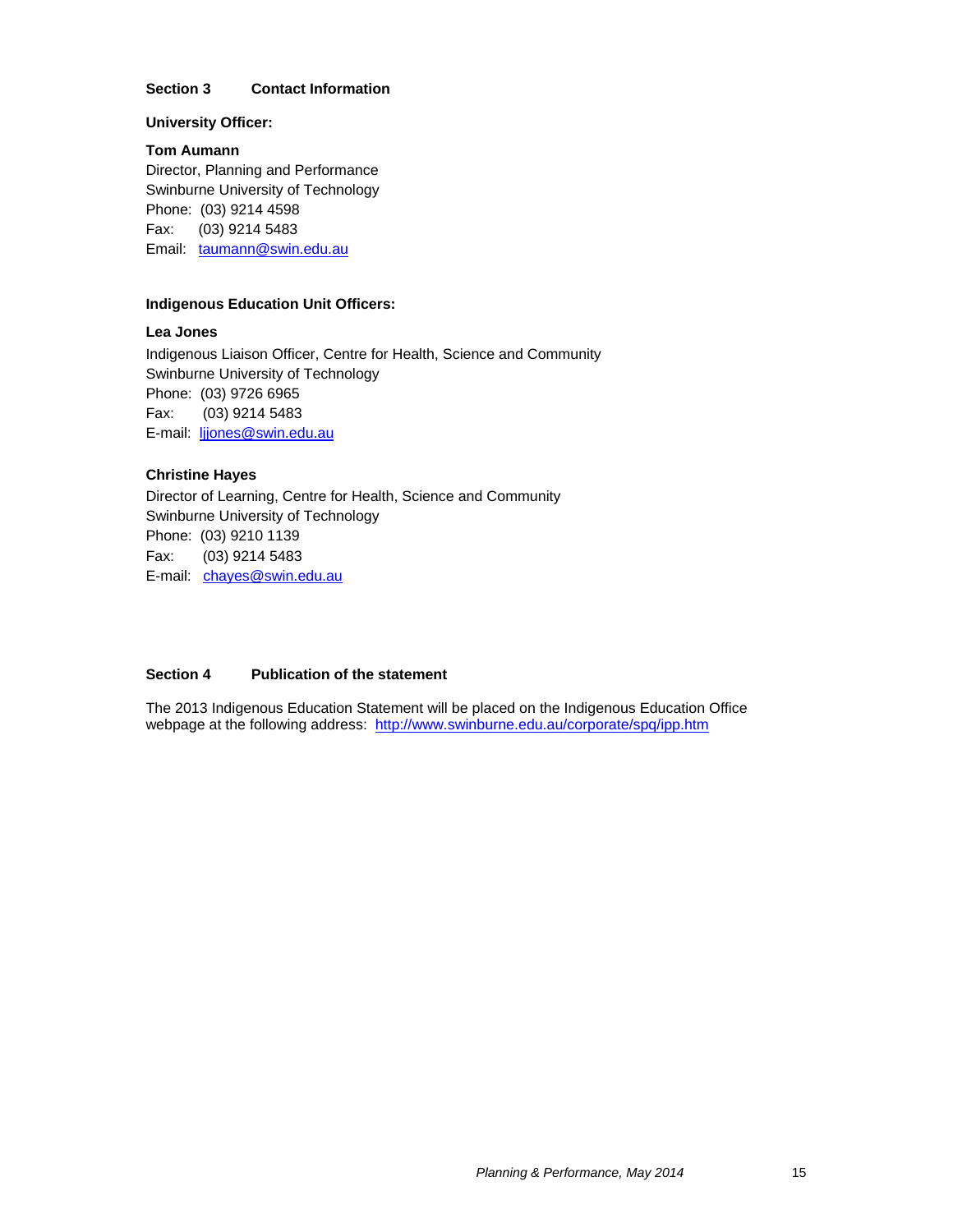**Provider Name: Swinburne University of Technology** 

*For the 2013 funding year (1 January - 31 December 2013)* 

#### **PART A – If applicable, Goods and Services Tax (GST) paid under the Agreement:**

| 1. If applicable, GST received by you in 2013 as part of the Indigenous Support Program<br>funding under the Higher Education Support Act 2003. This amount is stated on your<br>Recipient Created Tax Invoices (RCTIs). |                                       | \$13,249                              |  |
|--------------------------------------------------------------------------------------------------------------------------------------------------------------------------------------------------------------------------|---------------------------------------|---------------------------------------|--|
| 2. If applicable, GST remitted or committed for payment to the Australian Taxation Office<br>(ATO) (in the remittance instalments shown below)                                                                           |                                       | S                                     |  |
| Amount remitted: \$<br>Date remitted:                                                                                                                                                                                    | Amount remitted: \$<br>Date remitted: | Amount remitted: \$<br>Date remitted: |  |

#### **PART B - Acquittal Summary Details (excluding GST): INCOME**

| 1. Unexpended Indigenous Support Program funds from 2012 which were committed for<br>expenditure prior to 31/12/2012.                                                                            | \$2,000   |
|--------------------------------------------------------------------------------------------------------------------------------------------------------------------------------------------------|-----------|
| (+) 2. Unexpended and uncommitted Indigenous Support Program funds from 2012 which<br>were approved for expenditure in 2013.                                                                     | \$        |
| Indigenous Support Program funds provided in 2013. These amounts appear on<br>$(+)$ 3.<br>Recipient Created Tax Invoices (RCTIs) or Payment Advice Letters.                                      | \$122,000 |
| Interest, royalties and other income derived from Indigenous Support Program funds<br>$(+)$ 4.<br>in 2013.                                                                                       | \$        |
| $(=)$ 5. Total Indigenous Support Program funds to be acquitted in 2013.                                                                                                                         | \$124,000 |
| <b>EXPENDITURE</b>                                                                                                                                                                               |           |
| 6. Total Indigenous Support Program expenditure in 2013, excluding any GST.                                                                                                                      | \$121,454 |
| $(+)$ 7. Unexpended Indigenous Support Program funds which were committed for<br>expenditure prior to 31/12/2013.                                                                                | Nil       |
| (+) 8. Requested carryover into 2014 of unexpended Indigenous Support Program funds<br>which were not committed for expenditure by 31/12/2013 - written approval date<br>$/$ /2014. <sup>1</sup> | Nil       |
| (=) 9. Total Indigenous Support Program Funds which by 31/12/2013 were fully expended<br>and/or committed for expenditure.                                                                       | \$121,454 |
| 10. Returns of 2013 Indigenous Support Program Funds by 31/12/2013.                                                                                                                              | Nil       |
| 11. Balance of Funds for 2013 (Unexpended/uncommitted Indigenous Support Program<br>funds to be returned or recovered from 2014 entitlements).                                                   | Nil       |

| 12. Balance of provider's Indigenous Support Program bank account or cost<br>centre as at 31/12/2013. | \$2,546 |
|-------------------------------------------------------------------------------------------------------|---------|
|                                                                                                       |         |

<sup>1</sup>The Department will only approve the rollover of unspent funds in exceptional circumstances.

#### **Section 7 Breakdown of ISP Expenditure (excluding GST):**

| Total Salaries and on-costs                        | \$121,434 |
|----------------------------------------------------|-----------|
| Cross organisation Indigenous Development Leader   | \$83,960  |
| Team Leader - Indigenous Projects                  | \$29,630  |
| Indigenous Support Officer                         | \$7,844   |
| Consumables                                        | \$20      |
| <b>Total 2013 ISP Program Expenditure</b><br>$(=)$ | \$121,454 |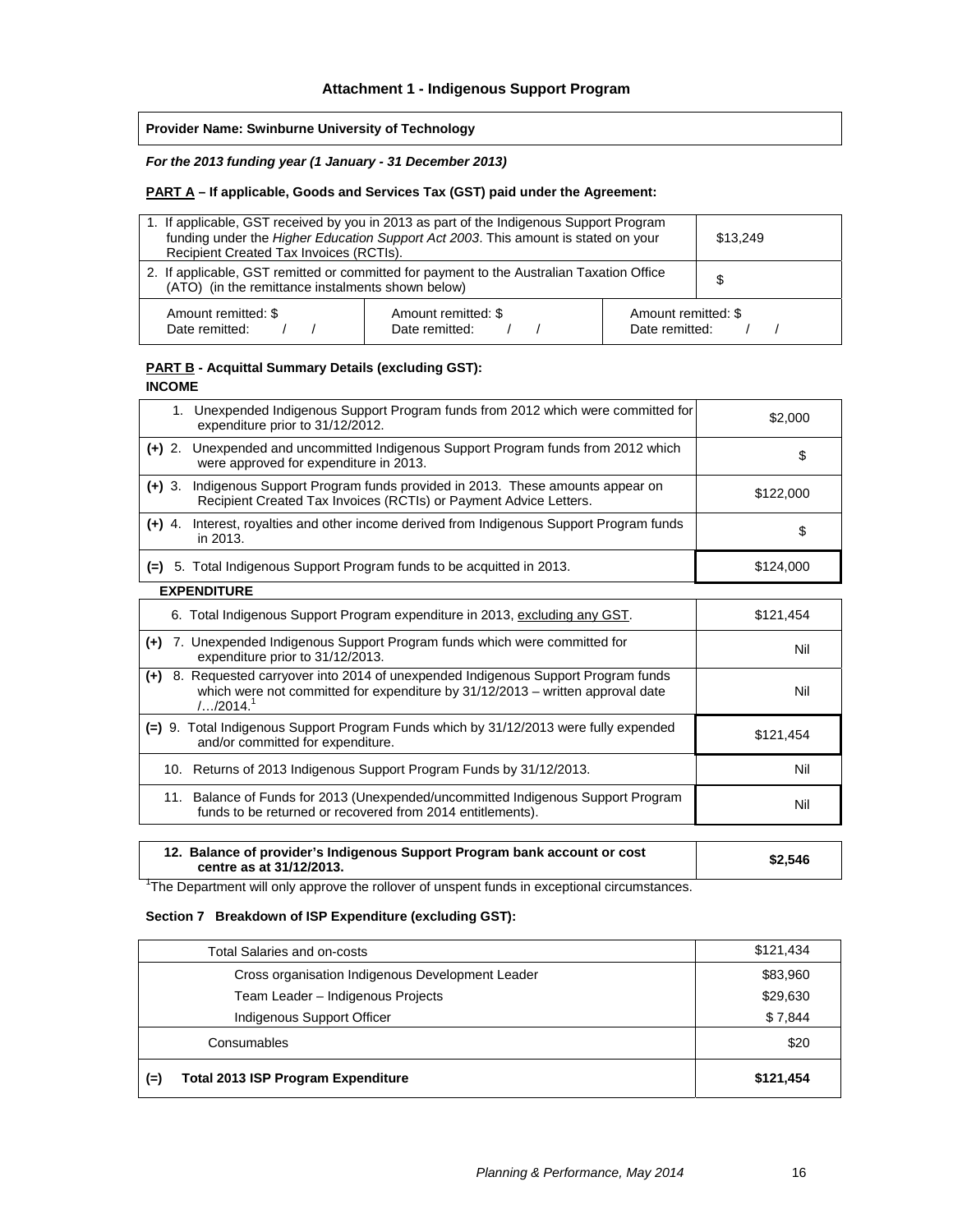#### **Attachment 2 Swinburne University of Technology Indigenous Employment Strategy**

#### **Background**

The development of this Strategy was coordinated by Dr Barry Judd in order to provide a framework for improving the involvement of Indigenous Australians in the Higher Education sector of the University. The Strategy focuses on ways to increase and support Indigenous Australians in their educational and employment endeavours.

The social and economic marginality experienced by Indigenous Australians extends to their ability to access, participate and succeed in Higher Education, both as students in undergraduate degree and postgraduate level study programs, and as members of the Higher Education workforce where they are currently under-represented in academic and professional roles.

Swinburne's highly successful Indigenous TAFE education program, which generates approximately \$800,000 in income annually, is an example of an initiative that addresses Indigenous issues whilst delivering organisational benefits. It is expected that advancing Indigenous Australian employment across the University will deliver similar organisational benefits. For example, increasing the number of Indigenous academic positions should enhance Swinburne's ability to undertake Indigenousfocussed research, and attract competitive grants from the ARC and other bodies to support such work.

The paper recommends a number of short and longer term actions to improve Indigenous engagement within Swinburne.

#### **Objective and goals**

Swinburne's objective is to increase the educational and employment opportunities of Indigenous Australians. Four goals have been identified to aid strategic planning, and these are to:

- 1. Increase employment opportunities for Indigenous Australians through the provision of on-thejob training and establishment of a supportive and diverse culture
- 2. Increase postgraduate educational opportunities for Indigenous Australians
- 3. Increase Indigenous employees at Swinburne University
- 4. Increase awareness of cross-cultural and Indigenous issues through diversity awareness training.

These goals reinforce each other and should work towards achieving the proposed objective for the University.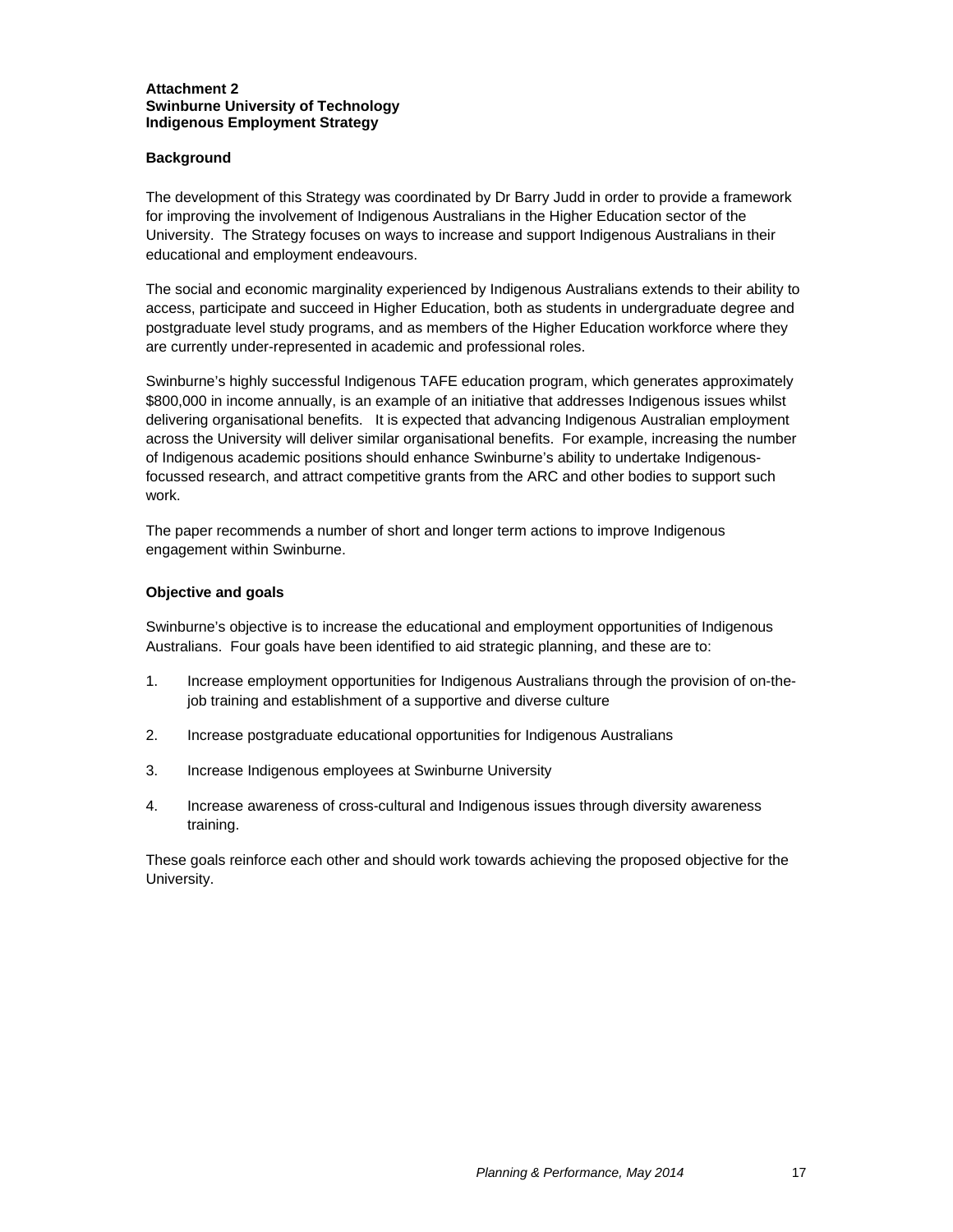#### **Goal 1 Increase employment opportunities for Indigenous Australians through provision of on-the-job training and establishment of a supportive and diverse culture**

According to 2006 ABS census data, Indigenous Australians are under-represented in the Australian workforce. Though the Indigenous employment rate has improved in recent years, it remains three times higher (14%) than the national rate (5%). The recommendations that follow lay the foundations for Indigenous Australians to engage with Swinburne and increase their skills and future employment prospects. In particular, work experience and traineeship programs support the transition of Indigenous Australians from secondary to post-secondary education and employment.

#### **Recommendations**

- $\triangleright$  Develop partnerships with feeder schools to capitalise on work experience programs and encourage Indigenous Australians to undertake work experience at Swinburne.
- $\triangleright$  Attempt to negotiate a more flexible Indigenous Employment clause in the Academic and General Staff Certified Agreement to enable the University to directly engage Indigenous Australians as both employees and students through the use of traineeships.
- $\triangleright$  Appoint a traineeship coordinator to oversee the Indigenous trainees. This position could take responsibility for the coordination of all trainees at Swinburne. This role is currently being informally managed by the Business Manager, TAFE Engineering Business Operations.
- $\triangleright$  Source and support Indigenous school leavers to undertake traineeships in entry level positions, in partnership with trainee employers such as MEGT and feeder schools.
- $\triangleright$  Contact Indigenous students who have completed study over the past three or four years in order to use their stories or engage them as role models or mentors, especially in the areas of traineeships or apprenticeships, as we can provide scholarships for them to complete "Training And Assessment" qualifications and then teach on a flexible basis.
- $\triangleright$  Where vacancies arise or additional staffing is needed, convert trainees to employment at Swinburne.

#### **Goal 2 Increase post graduate educational opportunities for Indigenous Australians**

Education is a key to improving outcomes for Aboriginal and Torres Strait Islander people, with many studies showing improved health and socioeconomic status to be directly linked to educational participation and achievement. Indigenous students currently engage in education and training at lower rates, and achieve lower levels of educational attainment, than do Australian students generally.



*Transition of a cohort of students through secondary school, VET, completion of a Year 12 certificate and commencement of Higher Education.* 

Source: DEEWR Paper provided to IHEAC, Feb 08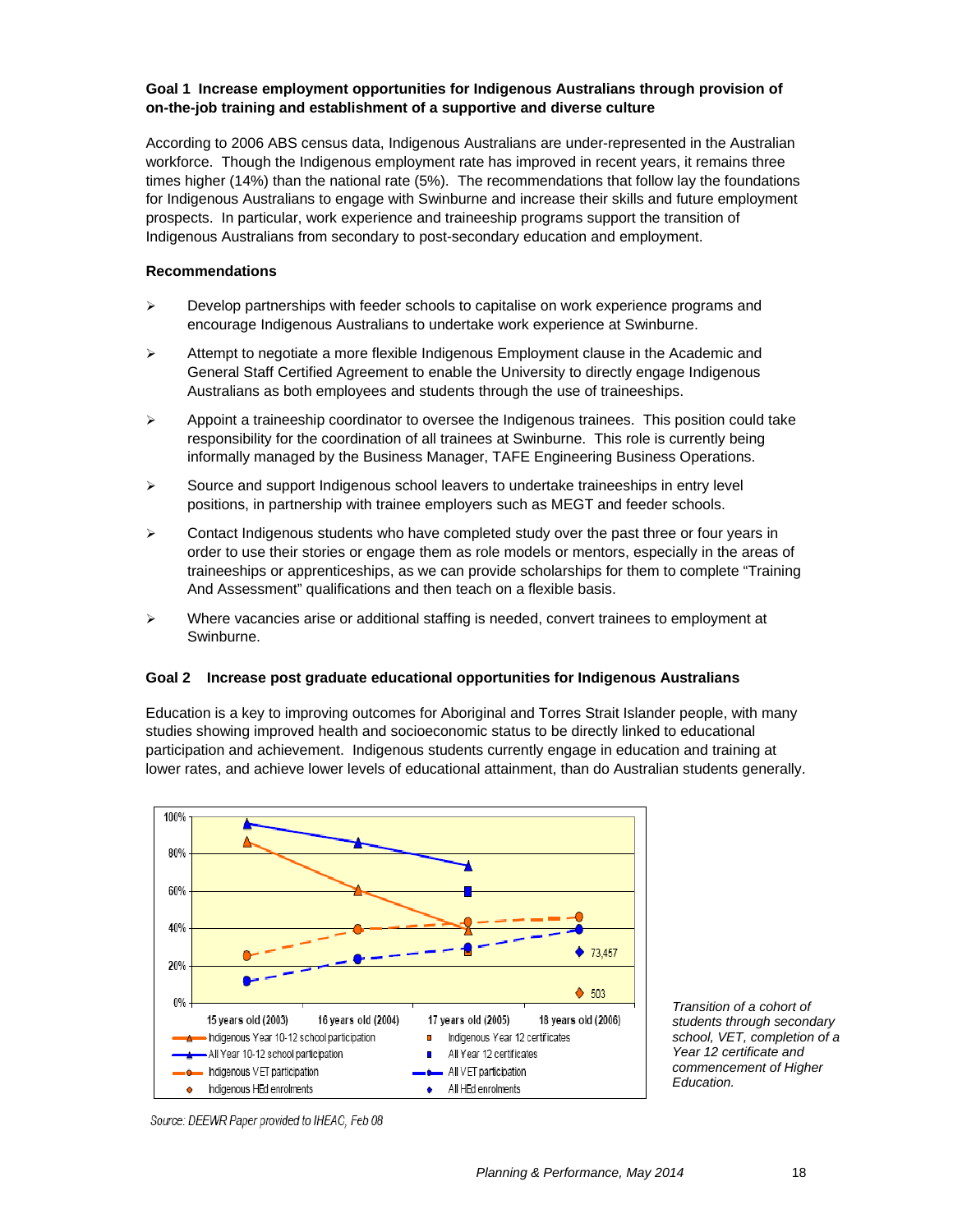A range of issues affect participation of Aboriginal and Torres Strait Islander peoples in education, particularly at post graduate levels, including: access to educational institutions; financial constraints; and community expectations. An academic scholarship scheme at Swinburne would support Indigenous Australians overcome some of these barriers and enable Indigenous Australians to undertake post graduate study. Current Indigenous students should be encouraged to apply. Further support and mentoring could be offered to enable scholarship holders to undertake sessional teaching and research work with a view to developing the necessary skills to undertake an academic career at Swinburne upon completion.

#### **Recommendations**

- $\triangleright$  Implement a targeted academic scholarship scheme for Indigenous Australians undertaking post graduate qualifications.
- $\triangleright$  Encourage and enable scholarship holders to undertake sessional teaching and research work to build an academic skill base.
- Consider instituting an Indigenous Research Methodologies Master Class.

#### **Goal 3 Increase Indigenous employees at Swinburne University**

Indigenous Australians are acutely under represented within the Victorian Higher Education workforce. The Indigenous Higher Education Advisory Council data suggests that while some positive gains have been made through the employment of Indigenous academics occupying teaching only roles, those engaged in research only and research and teaching positions are in decline since 2006.

While the employment of Indigenous Australians in academic roles, especially research only positions, is critical to Indigenous Australian participation in Australia's higher education sector, the employment of general staff is as important in attempts to create a critical mass of Indigenous Australians in the sector. The enhancement of employment opportunities for Indigenous Australians also has the potential to generate additional income insofar as increases in Indigenous staff numbers are likely to attract increases in Indigenous students to an institution.

Swinburne's aim is to increase the number of Indigenous employees to better reflect the population percentage of Victorian Indigenous Australians and hopefully support the establishment of a highly visible and vibrant Indigenous Australian presence on campus. The Australian Bureau of Statistics, 2006 estimates the Indigenous population to represent 0.6% of Victoria's total population.

To support this goal Swinburne must increase its reporting capabilities to address current challenges in the collection and reporting of accurate Indigenous employee data. A number of factors impede Swinburne's ability to capture and report meaningful Indigenous data including whether successful applicants and current staff identify as Indigenous Australians, system constraints and varied methods of engagement such as consultancies and traineeships.

#### **Recommendations**

- $\triangleright$  Utilise Office of Indigenous Education networks and knowledge of Indigenous communities to assist Human Resources to appoint an Indigenous Australian to oversee the key actions detailed in this strategy including Indigenous recruitment programs, the facilitation, coordination and establishment of Indigenous networks and the provision of advice on the expansion of Indigenous education initiatives.
- $\triangleright$  Recruit an Indigenous academic to a relevant academic area.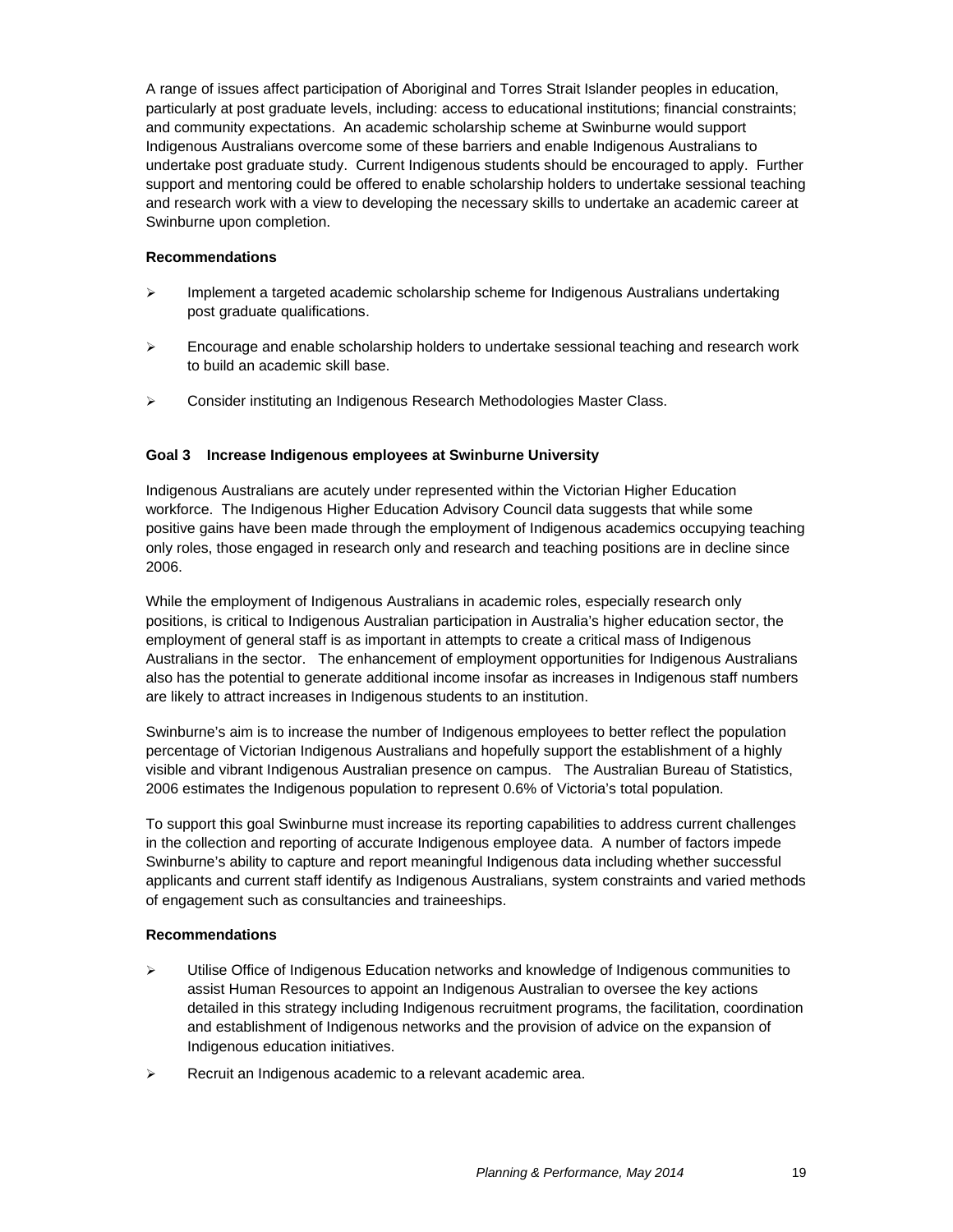- $\triangleright$  Engage Indigenous leaders and elders as adjunct appointments within a relevant academic area such as ISR.
- Review recruitment and appointment processes to collect indigenous data and remove any barriers to Indigenous applicants by introducing more flexible appointment processes. For example the lack of Indigenous representation on selection panels may deter Indigenous applicants.
- $\triangleright$  Define the indigenous field in the personal details form in Alesco to align with DEEWR reporting requirements.
- $\triangleright$  Adopt employment conditions that reflect and better accommodate the specific cultural needs of Indigenous employees such as the inclusion of cultural or extended family leave.
- $\triangleright$  In collaboration with educational leaders, identify areas of teaching and research where Indigenous Australian expertise can make the valuable contribution to the University.
- $\triangleright$  Establish a recruitment pool of Indigenous Australians including past students, secondary students from feeder schools and the Indigenous students currently receiving tuition at Swinburne (currently 130 students).
- Advertise all relevant positions in national Indigenous media (for example, the *Koori Mail*, *National Indigenous Times*), and through local and regional email distribution lists).
- $\triangleright$  Attempt to negotiate a more flexible Indigenous Employment clause in the Academic and General Staff Certified Agreement to better enable to University to engage Indigenous Australians as employees.
- $\triangleright$  Partner with peak Indigenous employers to develop a secondment program that sees Indigenous Australians supported in gaining tertiary work experience for up to 12 months.

#### **Goal 4 Increase awareness of cross-cultural and Indigenous issues through diversity awareness training**

In the 2007 DEEWR Indigenous Education Statements, 25 of 39 Australian universities reported that they have an Indigenous member on the University Council or Senate, 30 out of 39 universities reported that they have an Indigenous advisory committee to advise senior management on Indigenous matters, and almost all universities report Indigenous representation on academic and management committees.

To maximise the opportunities to attract and retain Indigenous staff and students, Swinburne should consider having Indigenous representation in University governance to ensure cross-cultural and Indigenous issues are explored and addressed.

#### **Recommendations**

- $\triangleright$  Consider having Indigenous representation in University governance through the use of Cultural Chair (Professorial or Adjunct) appointments.
- $\triangleright$  Ensure all managers receive cross-cultural and Indigenous awareness training as part of compulsory diversity training.
- $\triangleright$  Review relevant HR policies to ensure that Swinburne's commitment to diversity and inclusive practices is explicit (for example, in the Appointments Policy).
- $\triangleright$  Review HR procedures to include flexibilities in recruitment, selection and appointment practices (for example, in the Recruitment Strategy).